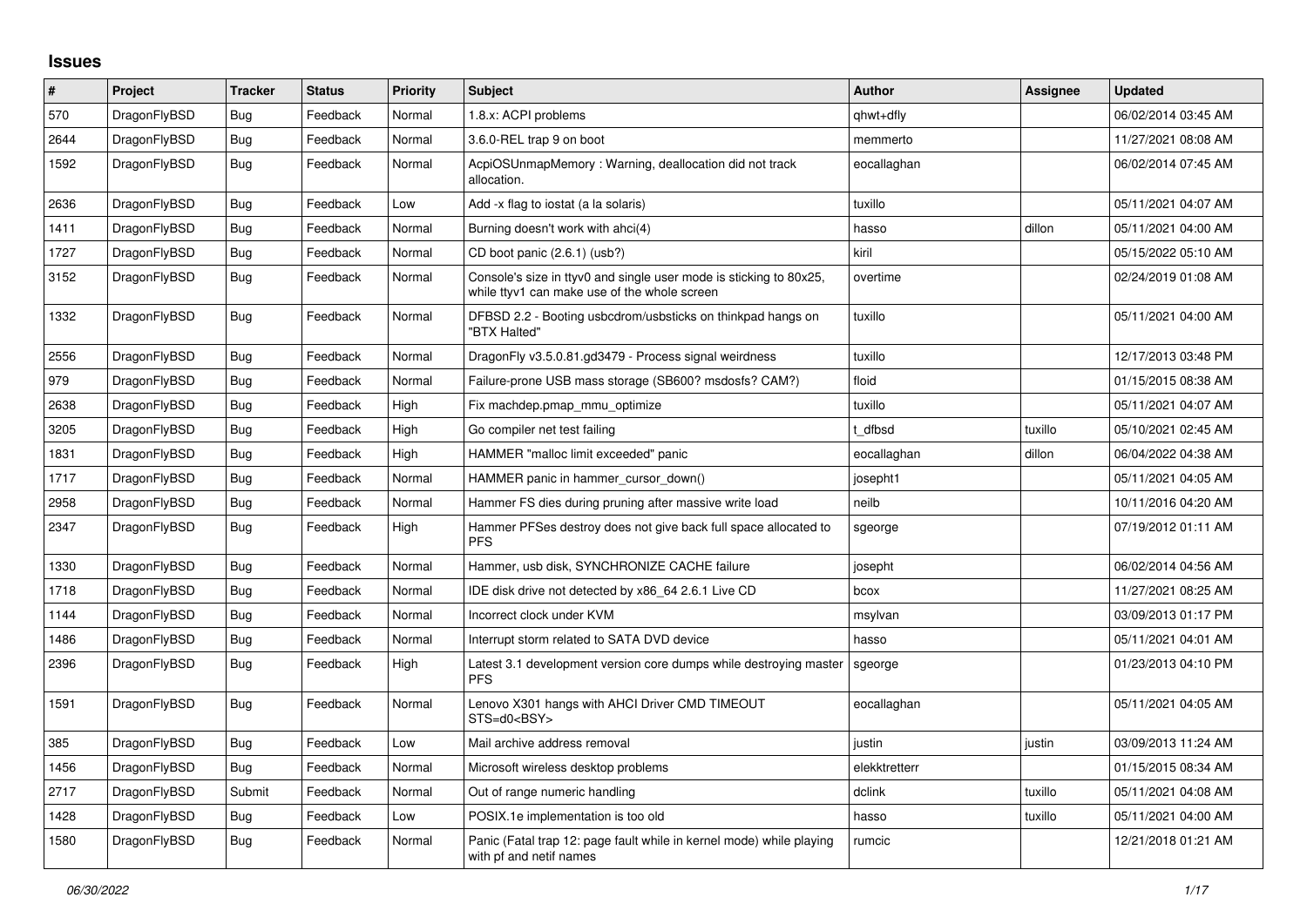| $\vert$ # | Project      | <b>Tracker</b> | <b>Status</b> | <b>Priority</b> | <b>Subject</b>                                                          | Author            | Assignee | <b>Updated</b>      |
|-----------|--------------|----------------|---------------|-----------------|-------------------------------------------------------------------------|-------------------|----------|---------------------|
| 2037      | DragonFlyBSD | <b>Bug</b>     | Feedback      | Normal          | Panic Bad link elm while building packages                              | ftigeot           | dillon   | 04/21/2011 07:20 AM |
| 2081      | DragonFlyBSD | <b>Bug</b>     | Feedback      | Normal          | Panic on device "detach" / "failure"                                    | vsrinivas         |          | 02/29/2012 07:11 AM |
| 1250      | DragonFlyBSD | Bug            | Feedback      | Normal          | Panic upon plugging an USB flash drive into the machine                 | rumcic            |          | 03/10/2013 05:17 AM |
| 1860      | DragonFlyBSD | Bug            | Feedback      | Normal          | Panic while creating UFS fs on vn(4) for initrd                         | matthias          |          | 02/29/2012 07:16 AM |
| 2617      | DragonFlyBSD | <b>Bug</b>     | Feedback      | Normal          | Possible issue with wireless mouse on 3.6 release                       | FilippoMo         |          | 01/14/2015 03:42 PM |
| 1668      | DragonFlyBSD | Bug            | Feedback      | Normal          | Power button not working                                                | elekktretterr     |          | 03/10/2013 06:22 AM |
| 2288      | DragonFlyBSD | Bug            | Feedback      | Normal          | Random IO performance loss introduced since January 1st                 | lentferj          |          | 01/23/2013 04:21 PM |
| 2721      | DragonFlyBSD | Submit         | Feedback      | Low             | Some few zalloc calls to objcache ones replacements                     | dclink            | tuxillo  | 05/11/2021 04:08 AM |
| 2438      | DragonFlyBSD | Submit         | Feedback      | Normal          | <b>TRIM</b> fixes                                                       | Anonymous         | tuxillo  | 05/11/2021 03:45 AM |
| 1613      | DragonFlyBSD | Bug            | Feedback      | Normal          | USB Keyboard not working on master                                      | elekktretterr     |          | 05/11/2021 04:05 AM |
| 846       | DragonFlyBSD | <b>Bug</b>     | Feedback      | Normal          | USB bugs:usb mouse can't used!                                          | frankning         |          | 01/15/2015 08:36 AM |
| 1454      | DragonFlyBSD | <b>Bug</b>     | Feedback      | Normal          | Unable to boot from external USB DVD drive                              | elekktretterr     |          | 05/11/2021 04:01 AM |
| 1560      | DragonFlyBSD | <b>Bug</b>     | Feedback      | Normal          | Unable to modify partition table on ThinkPad T61p during install        | rehsack           |          | 01/15/2015 08:57 AM |
| 293       | DragonFlyBSD | Bug            | Feedback      | Low             | Various updates to the handbook                                         | victor            | victor   | 03/10/2013 04:46 AM |
| 1287      | DragonFlyBSD | <b>Bug</b>     | Feedback      | Normal          | altq configuration doesn't work                                         | corecode          | tuxillo  | 05/11/2021 03:51 AM |
| 1521      | DragonFlyBSD | Bug            | Feedback      | Normal          | amd64 2.4 livecd won't mount root at boot                               | bolapara          |          | 01/28/2018 03:45 AM |
| 2459      | DragonFlyBSD | <b>Bug</b>     | Feedback      | Normal          | apic problems with HP Probook 4510s                                     | thowe             |          | 11/27/2021 08:22 AM |
| 806       | DragonFlyBSD | <b>Bug</b>     | Feedback      | Normal          | boot error on MacBook                                                   | tralamazza        |          | 06/04/2022 05:28 AM |
| 1587      | DragonFlyBSD | <b>Bug</b>     | Feedback      | Normal          | can't gdb across fork                                                   | corecode          | tuxillo  | 05/11/2021 03:54 AM |
| 1127      | DragonFlyBSD | <b>Bug</b>     | Feedback      | Low             | cdrom drive not detected                                                | tgr               | corecode | 01/15/2015 08:55 AM |
| 1618      | DragonFlyBSD | <b>Bug</b>     | Feedback      | Normal          | collision for 'struct pmap' when using RPC and <sys user.h=""></sys>    | carenas           |          | 05/11/2021 04:05 AM |
| 2100      | DragonFlyBSD | <b>Bug</b>     | Feedback      | Normal          | devfs related panic                                                     | sepherosa         | alexh    | 07/10/2011 02:29 PM |
| 1579      | DragonFlyBSD | Bug            | Feedback      | Normal          | dfly 2.4.1 does not like HP DL360G4p and Smart Array 6400 with<br>MSA20 | tomaz.borstnar    | tuxillo  | 06/02/2014 02:44 PM |
| 285       | DragonFlyBSD | Bug            | Feedback      | Low             | interrupt latency with re without ip address configured                 | thomas.nikolajsen |          | 02/20/2014 10:30 AM |
| 1397      | DragonFlyBSD | <b>Bug</b>     | Feedback      | Normal          | jobs -I output inconsistency when called from script                    | Anonymous         | tuxillo  | 05/15/2022 05:07 AM |
| 1824      | DragonFlyBSD | <b>Bug</b>     | Feedback      | Normal          | kernel panic, x86, 2.7.3.859.ge5104                                     | akirchhoff135014  |          | 03/10/2013 07:49 AM |
| 911       | DragonFlyBSD | Bug            | Feedback      | Normal          | kidload/kernel linker can exceed malloc reserve and panic system        | corecode          | tuxillo  | 05/11/2021 03:51 AM |
| 1745      | DragonFlyBSD | <b>Bug</b>     | Feedback      | Normal          | kmalloc panic                                                           | josepht           |          | 05/11/2021 04:05 AM |
| 1101      | DragonFlyBSD | <b>Bug</b>     | Feedback      | Normal          | ohci related panic                                                      | polachok          |          | 05/11/2021 04:00 AM |
| 1672      | DragonFlyBSD | Bug            | Feedback      | Normal          | panic (trap 12) around btree_search() in 2.4.1-RELEASE                  | floid             |          | 01/19/2015 03:36 AM |
| 1282      | DragonFlyBSD | Bug            | Feedback      | Normal          | panic (trap 12) when booting SMP kernel on Atom 330 (dual core)         | tomaz.borstnar    |          | 05/11/2021 04:00 AM |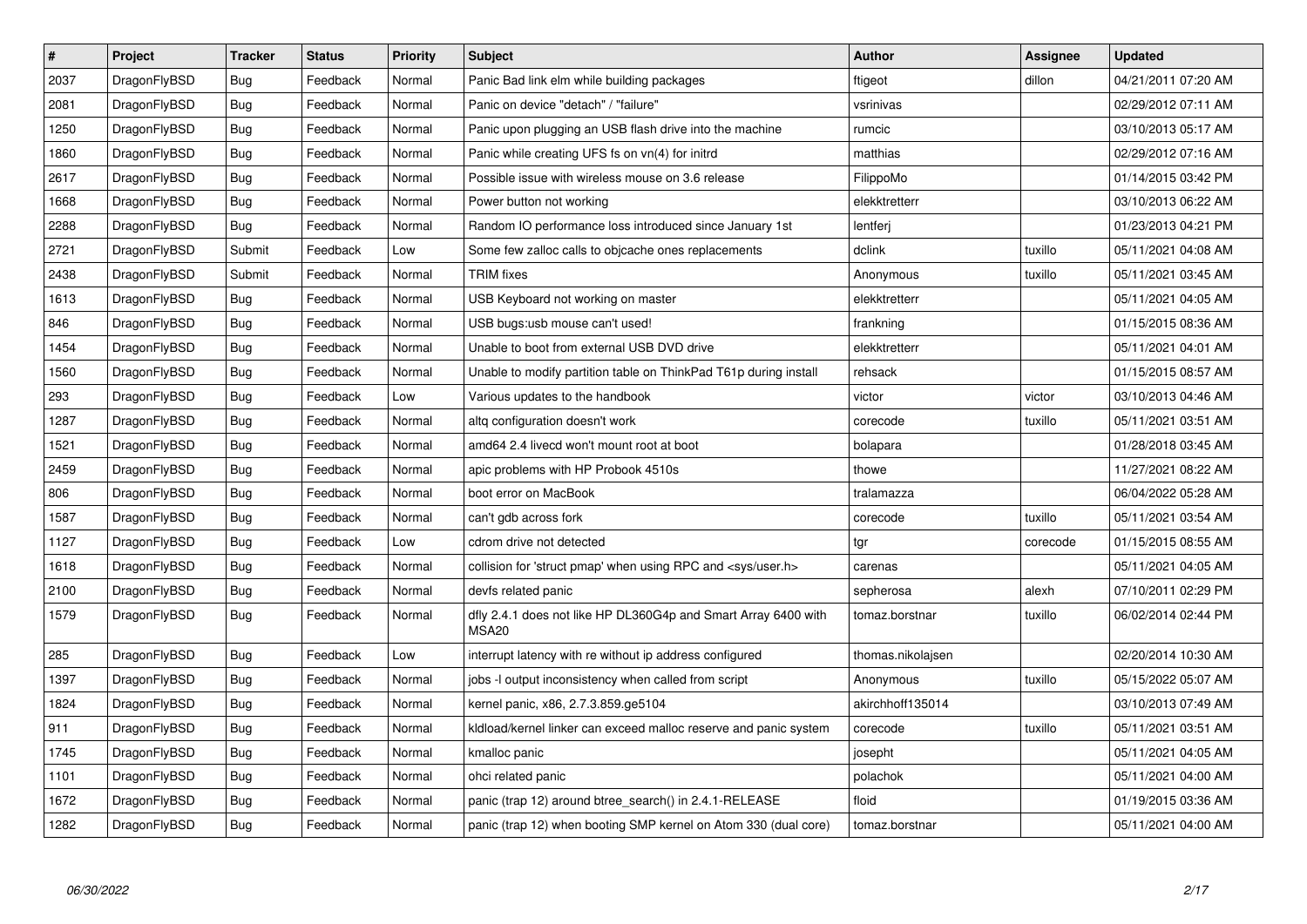| #    | Project      | <b>Tracker</b> | <b>Status</b> | <b>Priority</b> | <b>Subject</b>                                                                                                                                            | <b>Author</b>      | <b>Assignee</b> | <b>Updated</b>      |
|------|--------------|----------------|---------------|-----------------|-----------------------------------------------------------------------------------------------------------------------------------------------------------|--------------------|-----------------|---------------------|
| 1448 | DragonFlyBSD | Bug            | Feedback      | Normal          | panic: assertion: _tp->tt_msg->tt_cpuid == mycpuid in<br>tcp_callout_active tcp_output tcp_usr_send netmsg_pru_send<br>netmsg_service tcpmsg_service_loop | dillon             |                 | 05/11/2021 04:00 AM |
| 1593 | DragonFlyBSD | <b>Bug</b>     | Feedback      | Normal          | panic: assertion: ccb == ap->ap_err_ccb in ahci_put_err_ccb                                                                                               | ftigeot            | ftigeot         | 05/15/2022 05:09 AM |
| 1481 | DragonFlyBSD | <b>Bug</b>     | Feedback      | Normal          | panic: assertion: kva_p(buf) in soopt_from_kbuf (after ipfw pipe<br>show, 2.2.1-R)                                                                        | combiner           |                 | 05/11/2021 04:01 AM |
| 1577 | DragonFlyBSD | Bug            | Feedback      | Normal          | panic: assertion: leaf->base.obj_id == ip->obj_id in<br>hammer_ip_delete_range                                                                            | qhwt+dfly          |                 | 05/11/2021 04:01 AM |
| 1249 | DragonFlyBSD | Bug            | Feedback      | Normal          | panic: ffs_vfree: freeing free inode                                                                                                                      | rumcic             |                 | 03/10/2013 05:13 AM |
| 1489 | DragonFlyBSD | Bug            | Feedback      | Normal          | panic: ufs dirbad: bad dir                                                                                                                                | rumcic             |                 | 03/10/2013 04:34 AM |
| 847  | DragonFlyBSD | <b>Bug</b>     | Feedback      | Normal          | processes getting stuck on mount point                                                                                                                    | corecode           | tuxillo         | 05/11/2021 03:50 AM |
| 1563 | DragonFlyBSD | <b>Bug</b>     | Feedback      | Normal          | reset(1) doesn't reset terminal to the defaults                                                                                                           | hasso              |                 | 03/10/2013 04:17 AM |
| 901  | DragonFlyBSD | Bug            | Feedback      | Normal          | route show needs to get data from all cpus                                                                                                                | corecode           | tuxillo         | 05/11/2021 03:50 AM |
| 2090 | DragonFlyBSD | <b>Bug</b>     | Feedback      | Normal          | snd_hda does not support headphone automute                                                                                                               | justin             |                 | 03/29/2012 08:03 PM |
| 2957 | DragonFlyBSD | <b>Bug</b>     | Feedback      | Normal          | swapoff -a followed by swapon -a doesn't give your swap back                                                                                              | neilb              |                 | 10/09/2016 04:17 AM |
| 1429 | DragonFlyBSD | Bug            | Feedback      | Normal          | vkernel bug - "mfree: m->m_nextpkt != NULL"                                                                                                               | dillon             |                 | 05/11/2021 04:00 AM |
| 243  | DragonFlyBSD | <b>Bug</b>     | Feedback      | Normal          | weird behavior in the shell                                                                                                                               | swildner           |                 | 05/31/2022 02:51 PM |
| 1387 | DragonFlyBSD | <b>Bug</b>     | Feedback      | Normal          | zero-size malloc and ps: kvm_getprocs: Bad address                                                                                                        | qhwt+dfly          |                 | 05/11/2021 04:00 AM |
| 725  | DragonFlyBSD | <b>Bug</b>     | In Progress   | Low             | 'make distribution' fails w/'ro' /usr/obi                                                                                                                 | c.turner           |                 | 03/09/2013 01:01 PM |
| 604  | DragonFlyBSD | <b>Bug</b>     | In Progress   | Normal          | 1.8.1-RELEASE - clock runs fast on mainboard ASUS P5A-B                                                                                                   | yeti               |                 | 05/11/2021 03:55 AM |
| 1181 | DragonFlyBSD | Bug            | In Progress   | Normal          | ACX111 panic                                                                                                                                              | elekktretterr      |                 | 05/11/2021 04:00 AM |
| 3295 | DragonFlyBSD | Bug            | In Progress   | Normal          | Adapt devel/libvirt for nvmm                                                                                                                              | tuxillo            | tuxillo         | 11/03/2021 04:56 PM |
| 1148 | DragonFlyBSD | Bug            | In Progress   | Low             | BCM4311 wireless network adapter detected but not functional                                                                                              | archimedes.gaviola |                 | 05/11/2021 04:00 AM |
| 3113 | DragonFlyBSD | <b>Bug</b>     | In Progress   | Urgent          | Booting vKernel fails due being out of swap space                                                                                                         | tcullen            |                 | 05/11/2021 04:14 AM |
| 1302 | DragonFlyBSD | <b>Bug</b>     | In Progress   | Normal          | Checkpoint regression?                                                                                                                                    | sjg                | sjg             | 07/10/2013 05:22 PM |
| 2358 | DragonFlyBSD | <b>Bug</b>     | In Progress   | Normal          | DFBSD v3.0.2.32.g928ca - panic: hammer: insufficient undo FIFO<br>space!                                                                                  | tuxillo            | tuxillo         | 05/10/2021 02:50 AM |
| 2345 | DragonFlyBSD | Bug            | In Progress   | Normal          | DFBSD v3.1.0.457.gd679f - NFS panic on diskless station                                                                                                   | tuxillo            |                 | 04/07/2012 05:22 PM |
| 2351 | DragonFlyBSD | Bug            | In Progress   | Normal          | DFBSD v3.1.0.579.g44ccf - Stuck during startup, random freezes                                                                                            | tuxillo            |                 | 04/24/2012 08:21 AM |
| 2499 | DragonFlyBSD | <b>Bug</b>     | In Progress   | Urgent          | DRAGONFLY_3_2 lockd not responding correctly                                                                                                              | Nerzhul            |                 | 01/22/2013 12:47 PM |
| 3299 | DragonFlyBSD | <b>Bug</b>     | In Progress   | Normal          | DragonFlyBSD reports utterly wrong uptime (most of the time, right<br>after booting in)                                                                   | adrian             |                 | 11/11/2021 01:43 PM |
| 1669 | DragonFlyBSD | <b>Bug</b>     | In Progress   | Normal          | Drive wont open using button                                                                                                                              | elekktretterr      |                 | 02/29/2012 12:05 PM |
| 1749 | DragonFlyBSD | <b>Bug</b>     | In Progress   | Normal          | HAMMER fsstress panic in hammer flush inode core<br>'ip->flush_state != HAMMER_FST_FLUSH'                                                                 | vsrinivas          |                 | 05/11/2021 04:06 AM |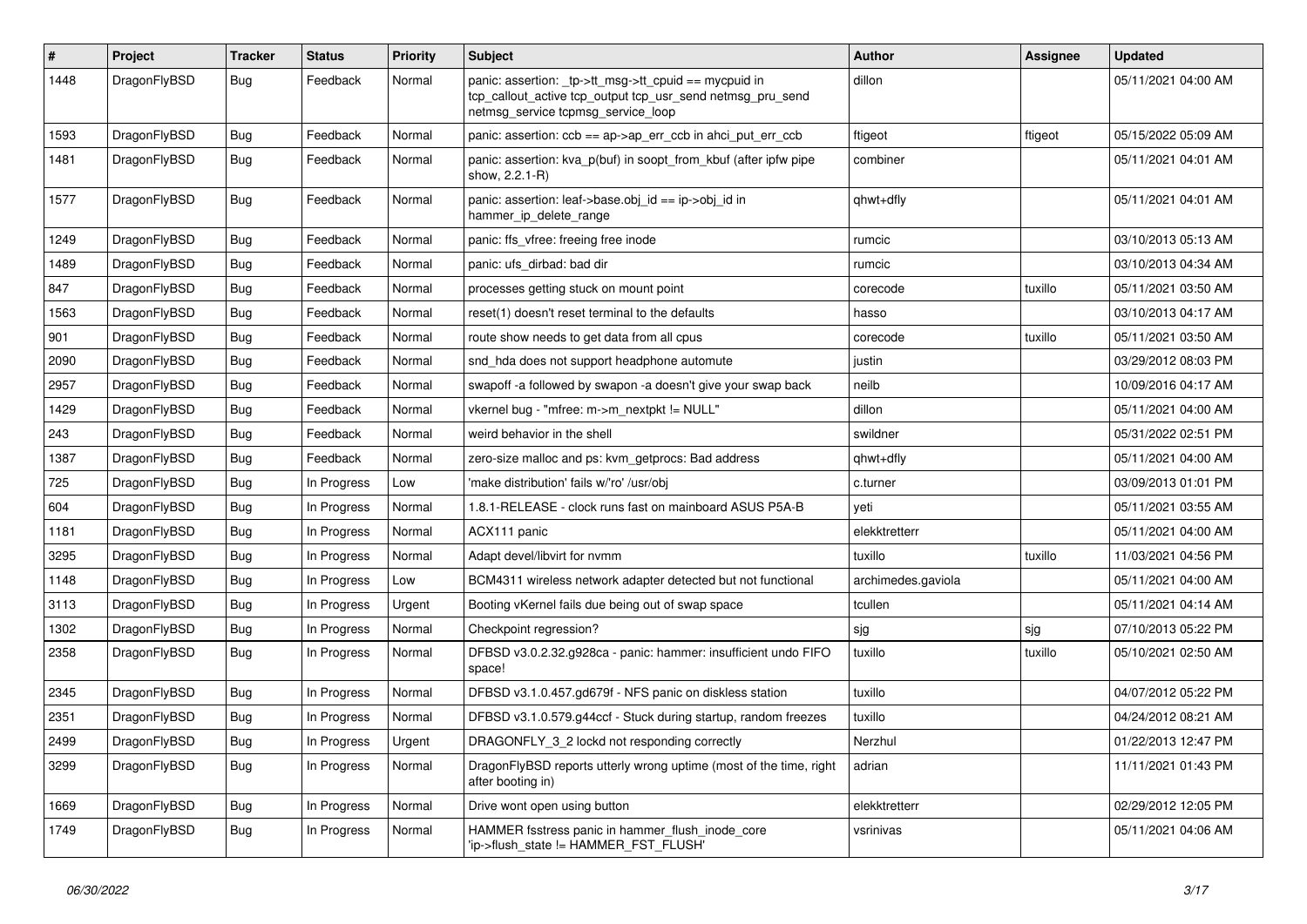| #    | Project      | <b>Tracker</b> | <b>Status</b> | <b>Priority</b> | Subject                                                                                                   | <b>Author</b> | Assignee  | <b>Updated</b>      |
|------|--------------|----------------|---------------|-----------------|-----------------------------------------------------------------------------------------------------------|---------------|-----------|---------------------|
| 1744 | DragonFlyBSD | <b>Bug</b>     | In Progress   | Normal          | HAMMER fsstress panic in hammer_setup_child_callback                                                      | vsrinivas     |           | 05/11/2021 04:05 AM |
| 1469 | DragonFlyBSD | Bug            | In Progress   | Normal          | Hammer history security concern                                                                           | corecode      | tuxillo   | 05/11/2021 03:52 AM |
| 3269 | DragonFlyBSD | <b>Bug</b>     | In Progress   | Normal          | Is double-buffer'd buf still required by HAMMER2 ?                                                        | tkusumi       |           | 05/12/2021 04:09 PM |
| 2414 | DragonFlyBSD | <b>Bug</b>     | In Progress   | Normal          | Lenovo S10 acpi freeze (not new)                                                                          | davshao       |           | 05/11/2021 04:13 AM |
| 168  | DragonFlyBSD | <b>Bug</b>     | In Progress   | Normal          | Livelocked limit engaged while trying to setup IPW wireless                                               | mschacht      | sepherosa | 05/11/2021 04:05 AM |
| 1502 | DragonFlyBSD | <b>Bug</b>     | In Progress   | Normal          | Lock while deleting files from nohistory HAMMER directories                                               | hasso         |           | 03/10/2013 04:28 AM |
| 3111 | DragonFlyBSD | <b>Bug</b>     | In Progress   | High            | Mouse lags every second heavily under X11                                                                 | mneumann      |           | 12/12/2017 09:46 PM |
| 3310 | DragonFlyBSD | <b>Bug</b>     | In Progress   | Normal          | NVMM+QEMU fail to boot with UEFI: Mem Assist Failed<br>[gpa=0xfffffff0]                                   | liweitianux   |           | 01/11/2022 03:22 PM |
| 3317 | DragonFlyBSD | Bug            | In Progress   | Normal          | Network vtnet0 not working on Hetzner cloud                                                               | mneumann      |           | 06/18/2022 03:55 AM |
| 884  | DragonFlyBSD | <b>Bug</b>     | In Progress   | High            | Performance/memory problems under filesystem IO load                                                      | hasso         |           | 05/11/2021 03:50 AM |
| 2819 | DragonFlyBSD | <b>Bug</b>     | In Progress   | Normal          | Random micro system freezes after a week of uptime                                                        | ftigeot       | dillon    | 08/16/2015 08:46 PM |
| 2731 | DragonFlyBSD | Bug            | In Progress   | Normal          | Screen full of random colors when starting Xorg with Intel Haswell<br>HD Graphics P4600                   | jkatzmaier    |           | 11/12/2014 04:08 PM |
| 3318 | DragonFlyBSD | Bug            | In Progress   | Normal          | Segmenation fault when a process resumed with checkpt exits                                               | zabolekar     | tuxillo   | 06/18/2022 08:24 AM |
| 3160 | DragonFlyBSD | Submit         | In Progress   | Normal          | State the implementation difference in pkill/pgrep manual                                                 | sevan         | tuxillo   | 06/03/2022 05:15 PM |
| 1336 | DragonFlyBSD | <b>Bug</b>     | In Progress   | Normal          | Still looking for reports of missed directory entries w/ HAMMER                                           | dillon        |           | 05/11/2021 04:00 AM |
| 2391 | DragonFlyBSD | Bug            | In Progress   | Normal          | System lock with ahci and acpi enabled on ATI RS690 chipset with<br>SMB600 sata controller                | jorisgio      | vadaszi   | 06/03/2015 03:51 PM |
| 998  | DragonFlyBSD | Bug            | In Progress   | Normal          | Unconfiguring a vn while it is mounted                                                                    | rumcic        | tuxillo   | 05/11/2021 04:00 AM |
| 3031 | DragonFlyBSD | Submit         | In Progress   | Normal          | Update drm/radeon to Linux 4.7.10 as much as possible                                                     | davshao       | ftigeot   | 08/19/2021 12:33 PM |
| 3145 | DragonFlyBSD | Submit         | In Progress   | Normal          | Update libelf to FreeBSD 12 current and build as base library usable<br>by ports                          | davshao       | tuxillo   | 08/20/2021 03:58 PM |
| 1390 | DragonFlyBSD | Bug            | In Progress   | Normal          | Use id t type for $\{get, set\}$ priority $()$                                                            | Anonymous     | tuxillo   | 07/05/2019 02:18 AM |
| 2631 | DragonFlyBSD | <b>Bug</b>     | In Progress   | Low             | Verify library versioning current with full package build and switch it<br>on (after publishing packages) | tuxillo       |           | 05/11/2021 04:06 AM |
| 2360 | DragonFlyBSD | <b>Bug</b>     | In Progress   | Normal          | Wishlist: virtio driver import                                                                            | vsrinivas     |           | 06/04/2022 04:16 AM |
| 1584 | DragonFlyBSD | <b>Bug</b>     | In Progress   | Normal          | can't use ssh from jail: debug1: read_passphrase: can't open<br>/dev/tty: Device busy                     | corecode      | tuxillo   | 05/11/2021 03:53 AM |
| 1547 | DragonFlyBSD | Bug            | In Progress   | Normal          | disklabel64 automatic sizing                                                                              | corecode      | tuxillo   | 05/11/2021 03:52 AM |
| 3011 | DragonFlyBSD | Bug            | In Progress   | Normal          | dragonfly/sys/dev/netif/re/re.c: suspicious code ?                                                        | dcb           |           | 07/29/2017 01:26 AM |
| 781  | DragonFlyBSD | Bug            | In Progress   | Normal          | fdisk uses wrong geometry on usb flash drives                                                             | corecode      | tuxillo   | 05/11/2021 03:50 AM |
| 331  | DragonFlyBSD | <b>Bug</b>     | In Progress   | Normal          | ftpsesame (aka Bridging S01E03)                                                                           | bastyaelvtars |           | 03/09/2013 12:28 PM |
| 2282 | DragonFlyBSD | <b>Bug</b>     | In Progress   | Normal          | gdb segfaults with certain corefiles                                                                      | tuxillo       |           | 01/18/2012 04:40 PM |
| 1307 | DragonFlyBSD | <b>Bug</b>     | In Progress   | Normal          | hammer tid -2 shows unexpected result                                                                     | corecode      |           | 10/18/2016 05:29 PM |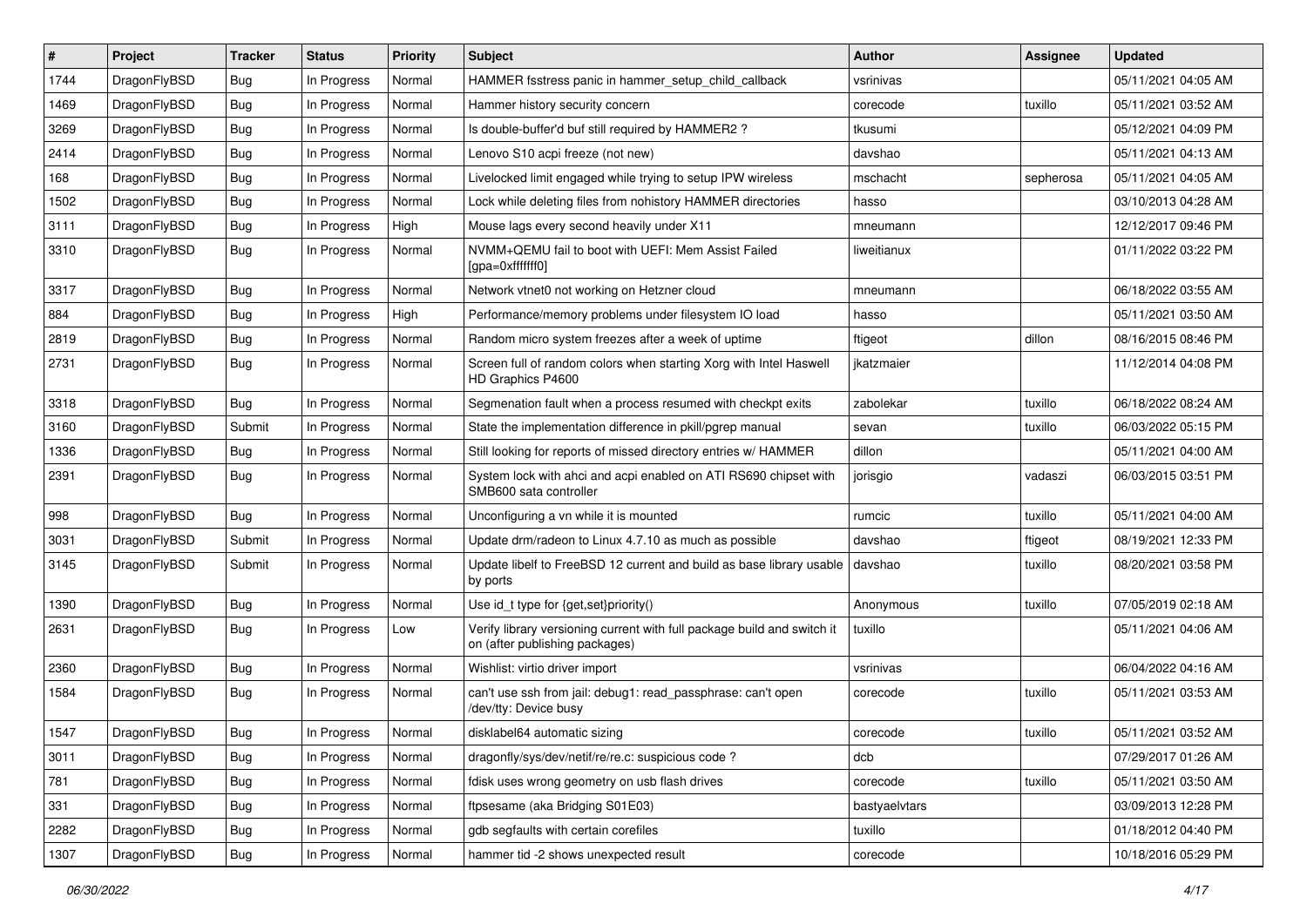| $\vert$ # | <b>Project</b> | <b>Tracker</b> | <b>Status</b> | <b>Priority</b> | <b>Subject</b>                                                                                         | Author            | Assignee | <b>Updated</b>      |
|-----------|----------------|----------------|---------------|-----------------|--------------------------------------------------------------------------------------------------------|-------------------|----------|---------------------|
| 1398      | DragonFlyBSD   | Submit         | In Progress   | Normal          | hdestroy(3) restricts hash key to point to malloc'ed space                                             | Anonymous         |          | 08/20/2021 04:06 PM |
| 3028      | DragonFlyBSD   | <b>Bug</b>     | In Progress   | Normal          | installer: confusion of set/get disk encryption passphrase dialogs                                     | liweitianux       | tuxillo  | 06/03/2022 05:13 PM |
| 1475      | DragonFlyBSD   | <b>Bug</b>     | In Progress   | Normal          | kernel blocks with low memory and syscons setting a high res mode<br>/ scrollback                      | corecode          | tuxillo  | 05/11/2021 03:52 AM |
| 1528      | DragonFlyBSD   | <b>Bug</b>     | In Progress   | Normal          | ktrace does not show proper return values for pipe(2)                                                  | corecode          | tuxillo  | 05/11/2021 03:52 AM |
| 1030      | DragonFlyBSD   | <b>Bug</b>     | In Progress   | Normal          | msdosfs umount panic                                                                                   | corecode          | tuxillo  | 05/11/2021 03:51 AM |
| 2549      | DragonFlyBSD   | Bug            | In Progress   | Normal          | netgraph7: Kernel page fault.                                                                          | russiane39        | nant     | 05/10/2013 11:20 PM |
| 2013      | DragonFlyBSD   | <b>Bug</b>     | In Progress   | Normal          | oversized DMA request loop                                                                             | josepht           |          | 05/11/2021 04:06 AM |
| 1661      | DragonFlyBSD   | <b>Bug</b>     | In Progress   | Normal          | panic on password entry mount smb filesystem                                                           | vsrinivas         |          | 11/27/2021 08:29 AM |
| 2353      | DragonFlyBSD   | <b>Bug</b>     | In Progress   | Normal          | panic: assertion "gd->gd_spinlocks_wr == 0" failed in<br>bsd4 schedulerclock                           | jaydg             | alexh    | 11/28/2012 01:57 AM |
| 2296      | DragonFlyBSD   | <b>Bug</b>     | In Progress   | High            | panic: assertion "m->wire count > $0$ " failed                                                         | thomas.nikolajsen |          | 08/30/2012 06:09 AM |
| 1583      | DragonFlyBSD   | <b>Bug</b>     | In Progress   | Normal          | panic: assertion: cursor->trans->sync_lock_refs > 0 in<br>hammer_recover_cursor                        | corecode          | tuxillo  | 05/11/2021 03:53 AM |
| 1218      | DragonFlyBSD   | <b>Bug</b>     | In Progress   | Normal          | panic: assertion: $error == 0$ in hammer start transaction                                             | rumcic            |          | 05/11/2021 04:00 AM |
| 1700      | DragonFlyBSD   | Submit         | In Progress   | Normal          | skip boot2 menu on <enter></enter>                                                                     | Johannes.Hofmann  | tuxillo  | 05/15/2022 08:35 AM |
| 1368      | DragonFlyBSD   | <b>Bug</b>     | In Progress   | Normal          | suspend signal race?                                                                                   | qhwt+dfly         |          | 05/11/2021 03:51 AM |
| 3021      | DragonFlyBSD   | <b>Bug</b>     | In Progress   | Normal          | sys/dev/drm/i915/i915_gem_stolen.c:115]: (error) Signed integer<br>overflow for expression '65535<<20' | dcb               |          | 04/11/2017 12:46 PM |
| 1819      | DragonFlyBSD   | Bug            | In Progress   | Low             | truss - Major revamping task list                                                                      | tuxillo           | tuxillo  | 11/27/2021 08:45 AM |
| 742       | DragonFlyBSD   | Bug            | In Progress   | Normal          | umount problems with multiple mounts                                                                   | corecode          | tuxillo  | 06/25/2022 04:02 AM |
| 2797      | DragonFlyBSD   | <b>Bug</b>     | In Progress   | Low             | vkernels with & without machdep.pmap mmu optimize                                                      | yellowrabbit2010  |          | 11/27/2021 08:06 AM |
| 3089      | DragonFlyBSD   | Bug            | In Progress   | Normal          | vtnet(4) - disable TCP checksum offload by default                                                     | jlane             | vadaszi  | 05/11/2021 04:14 AM |
| 1921      | DragonFlyBSD   | <b>Bug</b>     | In Progress   | Normal          | we miss mlockall                                                                                       | alexh             | tuxillo  | 06/18/2022 04:08 AM |
| 2657      | DragonFlyBSD   | <b>Bug</b>     | <b>New</b>    | High            | Needs acl to migrate our servers                                                                       | ferney            |          | 03/31/2014 11:37 AM |
| 2565      | DragonFlyBSD   | Bug            | <b>New</b>    | Normal          | "ifconfig ix0 up" panic                                                                                | Itpig402a         |          | 06/03/2013 05:46 AM |
| 2416      | DragonFlyBSD   | <b>Bug</b>     | <b>New</b>    | Normal          | ".' entry can be removed on mounted nfs filesystem                                                     | ftigeot           | tuxillo  | 06/03/2014 04:40 AM |
| 2931      | DragonFlyBSD   | <b>Bug</b>     | <b>New</b>    | Low             | 'gdb' of 'vkernel' unable to print backtrace                                                           | tofergus          |          | 07/26/2016 01:51 PM |
| 2930      | DragonFlyBSD   | <b>Bug</b>     | <b>New</b>    | High            | 'objcache' causes panic during 'nfs_readdir'                                                           | tofergus          |          | 07/26/2016 01:09 PM |
| 1990      | DragonFlyBSD   | Bug            | <b>New</b>    | Normal          | mnt too large to mount                                                                                 | peur.neu          |          | 02/16/2011 11:24 PM |
| 600       | DragonFlyBSD   | <b>Bug</b>     | <b>New</b>    | Low             | /sys/libkern/karc4random                                                                               | robin carey5      | profmakx | 01/19/2015 03:07 AM |
| 2835      | DragonFlyBSD   | <b>Bug</b>     | <b>New</b>    | Normal          | /usr/include/c++/5.0/bits/c++locale.h likes<br>POSIX_C_SOURCE>=200809                                  | davshao           |          | 11/18/2015 03:40 AM |
| 599       | DragonFlyBSD   | Bug            | New           | Urgent          | 1.9.0 reproducable panic                                                                               | pavalos           |          | 12/22/2010 01:08 AM |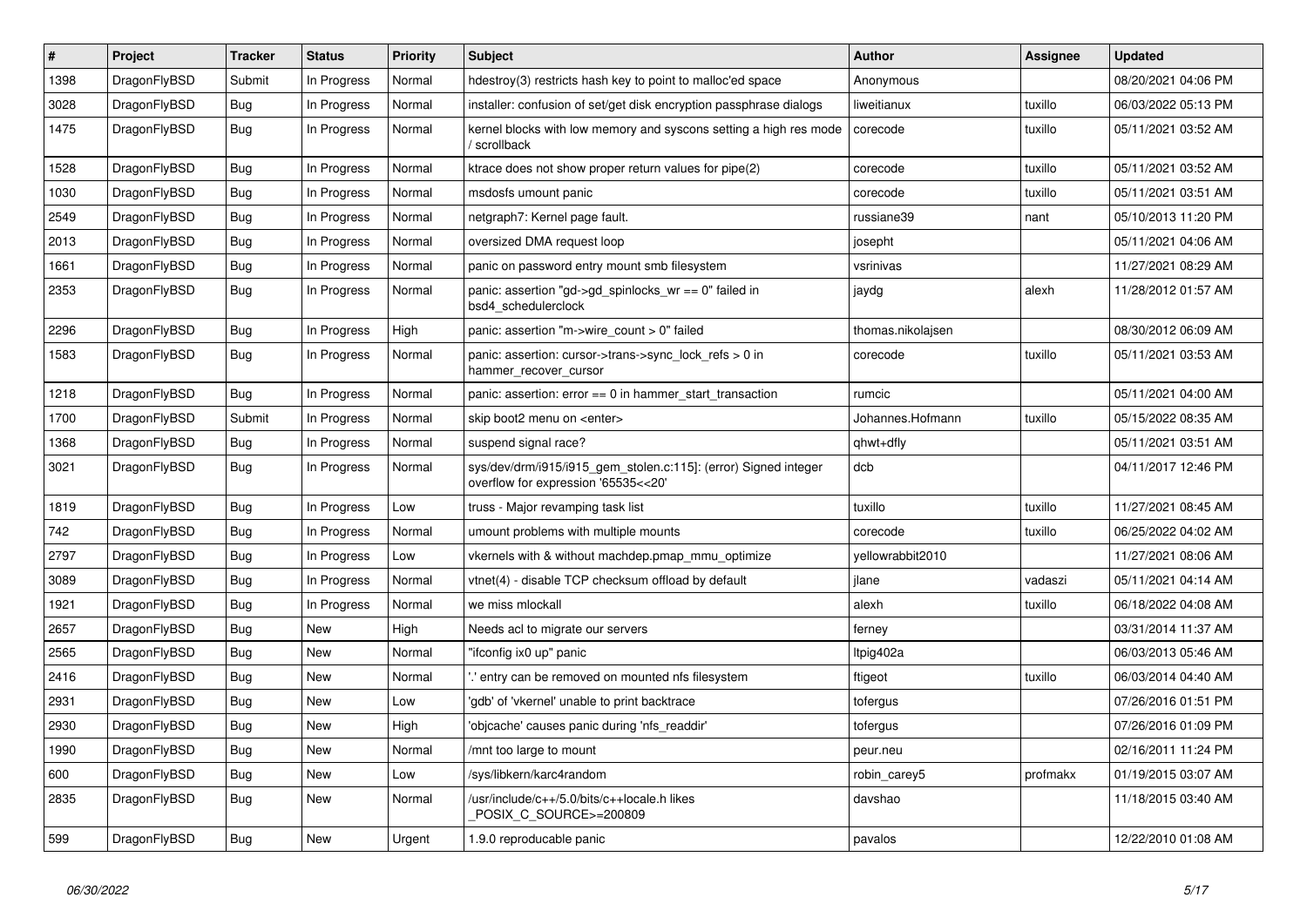| $\#$ | Project      | <b>Tracker</b> | <b>Status</b> | <b>Priority</b> | Subject                                                                                                    | <b>Author</b> | Assignee  | <b>Updated</b>      |
|------|--------------|----------------|---------------|-----------------|------------------------------------------------------------------------------------------------------------|---------------|-----------|---------------------|
| 2652 | DragonFlyBSD | Bug            | New           | Normal          | 189a0ff3761b47  ix: Implement MSI-X support locks up Lenovo<br>S <sub>10</sub> Intel Atom n <sub>270</sub> | davshao       |           | 05/14/2014 01:55 AM |
| 2107 | DragonFlyBSD | Bug            | <b>New</b>    | Normal          | 2.10.1 sata dvd drive issue                                                                                | ausppc        |           | 07/31/2011 08:41 PM |
| 1293 | DragonFlyBSD | <b>Bug</b>     | New           | Normal          | 2.2.1-REL Installer Request                                                                                | mk            | tuxillo   | 05/11/2021 04:00 AM |
| 2825 | DragonFlyBSD | Bug            | <b>New</b>    | High            | 3x dhclient = hanging system (objcache exhausted)                                                          | jaccovonb     | sepherosa | 05/11/2021 03:55 AM |
| 2688 | DragonFlyBSD | <b>Bug</b>     | New           | Normal          | 67613368bdda7 Fix wrong checks for U4B presence Asrock Z77M<br>difficulty detecting USB keyboard           | davshao       |           | 06/28/2014 07:08 PM |
| 2138 | DragonFlyBSD | Bug            | New           | Normal          | > 100% CPU usage                                                                                           | robin.carey1  |           | 09/26/2011 12:20 PM |
| 2816 | DragonFlyBSD | <b>Bug</b>     | <b>New</b>    | Normal          | A multitasking process being debugged can get stuck                                                        | phma          |           | 05/19/2015 03:57 AM |
| 2117 | DragonFlyBSD | Bug            | New           | High            | ACPI and/or bce(4) problem with 2.11.0.673.g0d557 on HP DL380<br>G6                                        | pauska        |           | 08/22/2011 10:15 AM |
| 3107 | DragonFlyBSD | Bug            | <b>New</b>    | Low             | ACPI interrupt storm when loading i915 on Lenovo T460                                                      | oyvinht       |           | 07/15/2020 07:01 AM |
| 2568 | DragonFlyBSD | Bug            | <b>New</b>    | Normal          | AHCI panic                                                                                                 | josepht       |           | 06/07/2013 05:52 PM |
| 1923 | DragonFlyBSD | <b>Bug</b>     | New           | Normal          | Abysmal NFS performance with IPv6                                                                          | ftigeot       |           | 12/05/2010 09:34 PM |
| 3135 | DragonFlyBSD | Submit         | New           | Normal          | Add EVFILT_RECV and EVFILT_SEND                                                                            | tautolog      |           | 05/25/2018 09:59 PM |
| 3227 | DragonFlyBSD | Submit         | New           | Normal          | Add HAMMER2 instructions in the installation medium README                                                 | daftaupe      |           | 03/26/2020 03:34 PM |
| 3276 | DragonFlyBSD | Submit         | New           | Normal          | Add option controlling whether gpt expand expands the last partition<br>(needs testing)                    | falsifian     |           | 07/10/2021 03:35 AM |
| 2423 | DragonFlyBSD | Bug            | New           | Urgent          | After multiple panics/locks, hitting KKASSERT in<br>hammer init cursor                                     | rumcic        |           | 09/18/2012 02:28 AM |
| 3189 | DragonFlyBSD | Bug            | New           | Normal          | Allow DragonFly Mail Agent to accept an alternate config via<br>command line switch                        | iang          |           | 08/16/2021 12:42 AM |
| 2921 | DragonFlyBSD | Submit         | New           | Normal          | Allow moused to accept userland mouse events                                                               | tautolog      |           | 05/11/2021 04:08 AM |
| 2430 | DragonFlyBSD | <b>Bug</b>     | New           | Normal          | Alternate Password Hash method                                                                             | robin.carey1  |           | 10/07/2012 06:28 AM |
| 1975 | DragonFlyBSD | <b>Bug</b>     | <b>New</b>    | Normal          | Applications seg fault in select() and poll()                                                              | rumcic        |           | 05/31/2022 02:58 PM |
| 2434 | DragonFlyBSD | Bug            | New           | Normal          | BTX Halted - Boot fails on USB/GUI                                                                         | lucmv         |           | 10/17/2012 08:12 PM |
| 2630 | DragonFlyBSD | <b>Bug</b>     | <b>New</b>    | Normal          | Bring in latest iconv fixes from FreeBSD10 as well as csmapper<br>updates                                  | tuxillo       |           | 05/11/2021 03:54 AM |
| 3314 | DragonFlyBSD | Bug            | <b>New</b>    | Normal          | Bring virtio_console(4) from FreeBSD                                                                       | tuxillo       | tuxillo   | 05/29/2022 08:24 AM |
| 2870 | DragonFlyBSD | Bug            | New           | High            | Broken text and icons when glamor acceleration is used                                                     | 375gnu        | ftigeot   | 01/31/2016 12:13 AM |
| 1430 | DragonFlyBSD | <b>Bug</b>     | New           | Normal          | Buggy w(1)?                                                                                                | hasso         | alexh     | 11/24/2010 08:09 AM |
| 2210 | DragonFlyBSD | <b>Bug</b>     | <b>New</b>    | Normal          | Bugtracker cannot assign default project for new users                                                     | ahuete.devel  |           | 11/17/2011 11:30 AM |
| 1786 | DragonFlyBSD | Bug            | New           | Normal          | Calling NULL function pointer initiates panic loop                                                         | sjg           |           | 10/11/2010 05:28 PM |
| 3313 | DragonFlyBSD | <b>Bug</b>     | New           | Normal          | Can't boot from my live USB at all. The kernel loading process<br>hangs.                                   | rempas        |           | 06/03/2022 12:16 AM |
| 1961 | DragonFlyBSD | Bug            | New           | Normal          | Can't create dump from DDB                                                                                 | shamaz        |           | 01/29/2011 09:02 PM |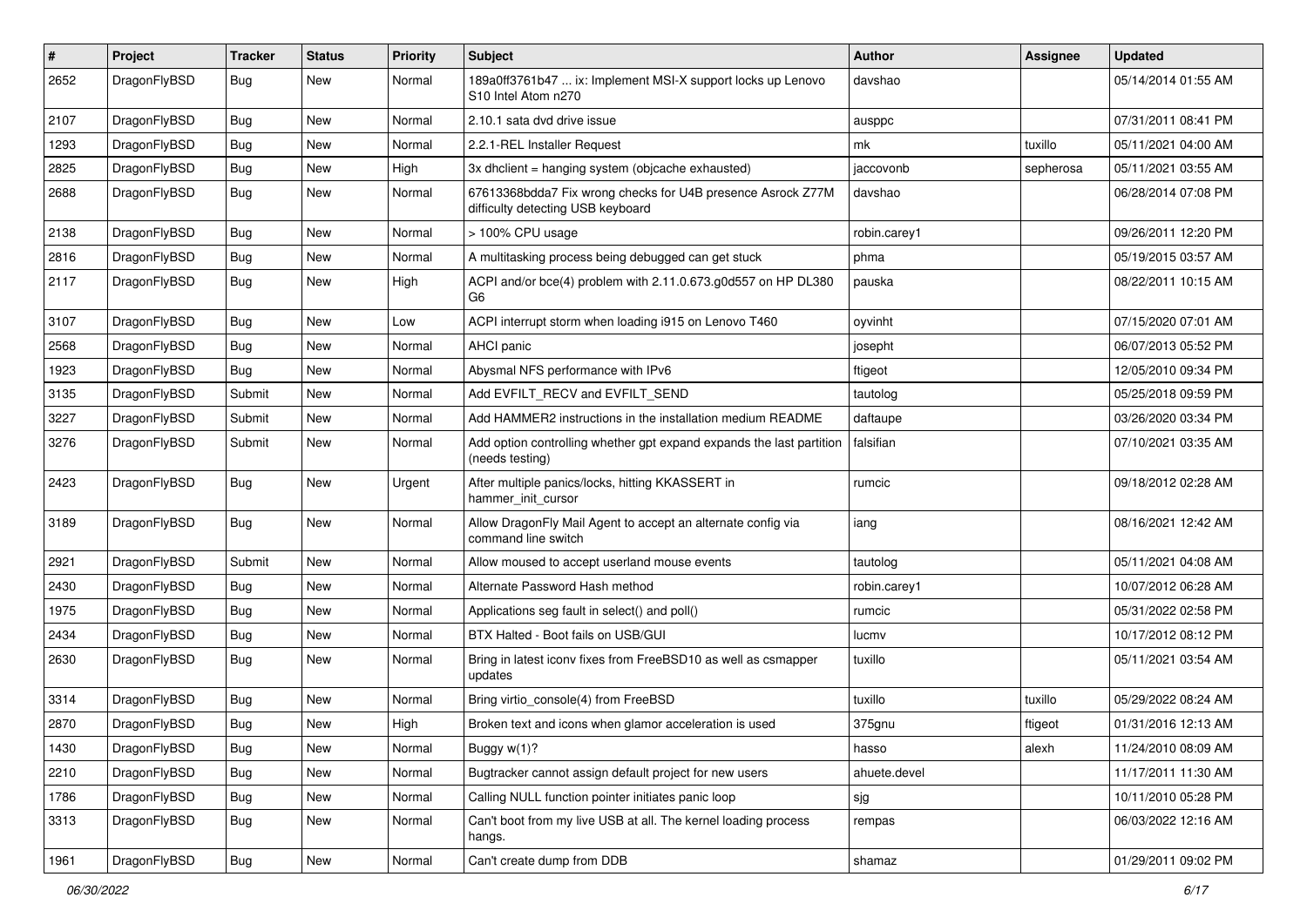| $\vert$ # | Project      | <b>Tracker</b> | <b>Status</b> | <b>Priority</b> | Subject                                                                                      | <b>Author</b> | Assignee | <b>Updated</b>      |
|-----------|--------------|----------------|---------------|-----------------|----------------------------------------------------------------------------------------------|---------------|----------|---------------------|
| 2611      | DragonFlyBSD | Bug            | New           | Normal          | Change in IP address results in network not working                                          | phma          |          | 12/05/2013 07:55 PM |
| 1916      | DragonFlyBSD | <b>Bug</b>     | New           | Normal          | Constant crashes on x86_64 with UFS                                                          | lentferj      |          | 11/21/2010 07:40 PM |
| 3281      | DragonFlyBSD | Bug            | New           | Normal          | Crash after leaving unattended for a while                                                   | bhaible       |          | 07/10/2021 03:32 AM |
| 2444      | DragonFlyBSD | Bug            | New           | Normal          | Crash during Hammer overnight cleanup                                                        | justin        |          | 11/04/2012 07:58 AM |
| 3208      | DragonFlyBSD | <b>Bug</b>     | New           | Normal          | Crash related to nfsd                                                                        | tse           |          | 06/11/2020 05:52 AM |
| 1198      | DragonFlyBSD | <b>Bug</b>     | New           | High            | DDB loops panic in db read bytes                                                             | corecode      | tuxillo  | 05/11/2021 03:51 AM |
| 2283      | DragonFlyBSD | Bug            | New           | Normal          | DFBSD DragonFly v2.13.0.957.g4f459 - pmap_release: page<br>should already be gone 0xc27120bc | tuxillo       |          | 01/23/2012 03:03 AM |
| 2078      | DragonFlyBSD | Bug            | New           | Normal          | DFBSD i386 v2.11.0.201.g3ed2f - Panic during installworld into a<br>vn0 device               | tuxillo       |          | 05/19/2011 07:50 PM |
| 2084      | DragonFlyBSD | <b>Bug</b>     | New           | Normal          | DFBSD v2.11.0.242.g4d317 - panic: zone: entry not free                                       | tuxillo       |          | 07/03/2012 01:23 AM |
| 2129      | DragonFlyBSD | Bug            | New           | Normal          | DFBSD v2.11.0.661.gf9438 i386 - panic: lockmgr thrd_sleep                                    | tuxillo       |          | 09/05/2011 09:49 AM |
| 2166      | DragonFlyBSD | <b>Bug</b>     | New           | Normal          | DFBSD v2.13.0.109.g05b9d - Strange lockups                                                   | tuxillo       |          | 10/29/2011 11:20 AM |
| 2171      | DragonFlyBSD | <b>Bug</b>     | New           | Normal          | DFBSD v2.13.0.151.gdc8442 - panic: assertion "(*ptep &<br>$(PG_MANAGED PG_V)) == PG_V"$      | tuxillo       |          | 11/04/2011 05:06 PM |
| 1959      | DragonFlyBSD | <b>Bug</b>     | New           | Normal          | DFBSD v2.9.1.422.gc98f2 - Panic during boot - IPv6 and PF                                    | tuxillo       |          | 01/13/2011 03:37 AM |
| 2498      | DragonFlyBSD | Bug            | New           | Normal          | DFBSD v3.2.2-RELEASE - LIST FIRST(&bp->b dep) == NULL"<br>failed in vfs_vmio_release         | tuxillo       |          | 05/31/2022 04:09 PM |
| 2495      | DragonFlyBSD | <b>Bug</b>     | New           | High            | DFBSD v3.3.0.960.g553fe7 - ocnt != 0" failed in<br>prop_object_release                       | tuxillo       |          | 05/31/2022 04:08 PM |
| 2585      | DragonFlyBSD | Bug            | <b>New</b>    | Normal          | Dfly 3.4.3 on ESXi 5.1, HP Smart Array P410 passthrough<br>recognised, but not functioning   | yggdrasil     | swildner | 05/09/2022 08:14 AM |
| 2595      | DragonFlyBSD | <b>Bug</b>     | New           | Normal          | DragonFly 3.4.3 crashes on SUN Blade X6250 with Qlogic ISP 2432 Turvamies<br>FC card         |               |          | 10/07/2013 11:53 AM |
| 2619      | DragonFlyBSD | <b>Bug</b>     | New           | Normal          | DragonFly 3.6 can't be installed on a 6TB volume                                             | ftigeot       |          | 02/23/2014 11:55 PM |
| 3197      | DragonFlyBSD | <b>Bug</b>     | <b>New</b>    | Normal          | DragonFly upgrades                                                                           | tse           |          | 04/18/2020 04:18 PM |
| 3124      | DragonFlyBSD | Bug            | New           | High            | DragonFlyBSD 5.0.2 with Hammer2 with UEFI install doesn't boot                               | wiesl         |          | 06/18/2019 05:07 AM |
| 3147      | DragonFlyBSD | Submit         | New           | Normal          | Enable headless installation                                                                 | ddegroot      |          | 10/09/2018 01:25 PM |
| 2799      | DragonFlyBSD | Bug            | <b>New</b>    | Normal          | Fatal trap 12 caused by moused(8) -p /dev/cual0                                              | opvalues      |          | 03/04/2015 11:01 PM |
| 2072      | DragonFlyBSD | Bug            | New           | Normal          | Fatal trap 12: stopped at lwkt send ipig3                                                    | rumcic        |          | 05/17/2011 04:12 AM |
| 3266      | DragonFlyBSD | Bug            | New           | High            | Filesystems broken due to "KKASSERT(count &<br>TOK COUNTMASK);"                              | tkusumi       |          | 03/15/2021 01:21 PM |
| 3201      | DragonFlyBSD | Submit         | New           | Normal          | Fixes make search display                                                                    | htse          |          | 08/20/2021 04:02 PM |
| 1877      | DragonFlyBSD | Bug            | New           | Normal          | Freeze during 1st hammer cleanup after new install                                           | elekktretterr |          | 05/15/2022 11:43 AM |
| 1947      | DragonFlyBSD | Bug            | New           | Low             | GA-880GM-UD2H (rev. 1.3) AHCI fails to detect disks at the end of<br>the RAID controller     | eocallaghan   |          | 11/27/2021 08:46 AM |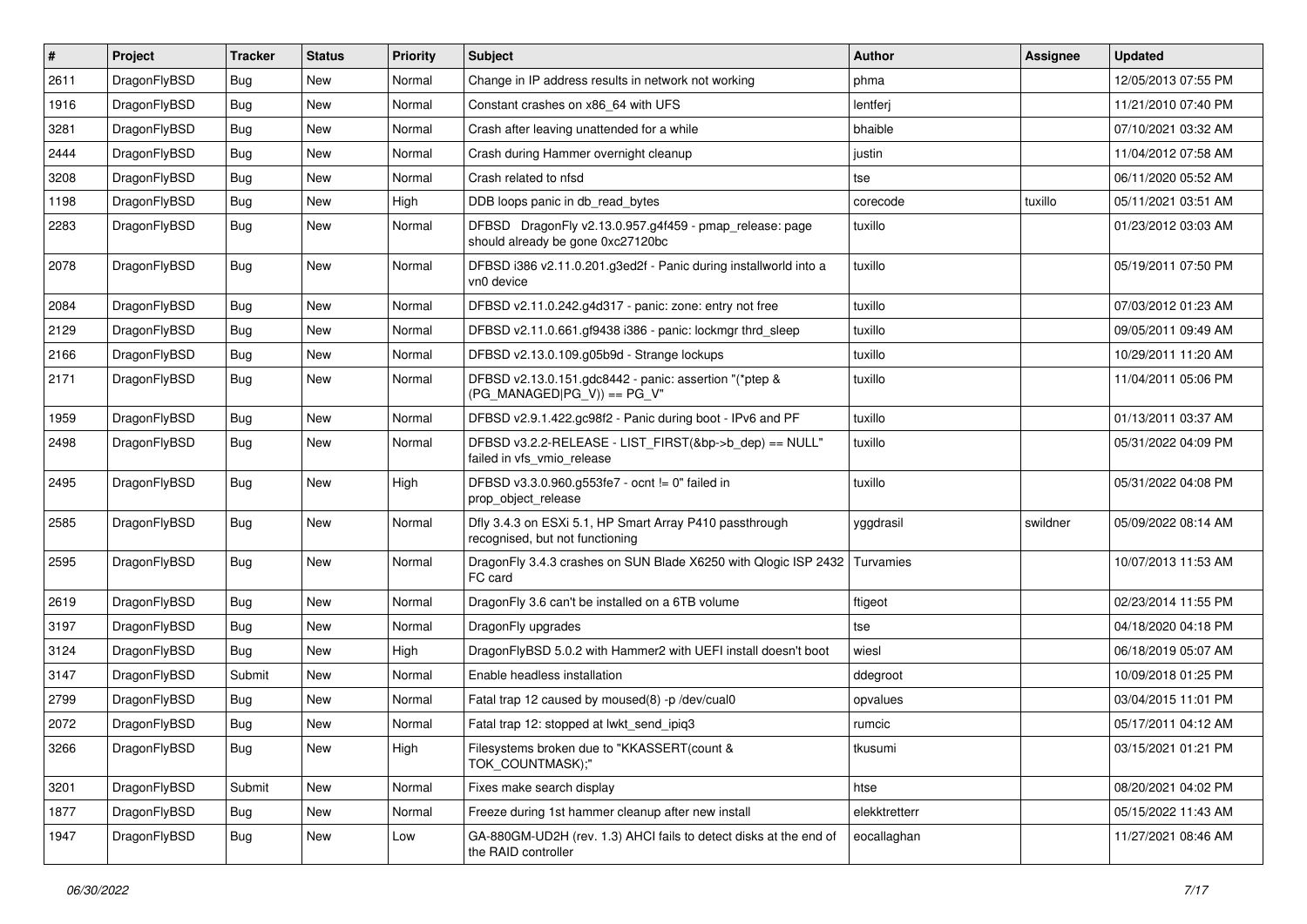| $\vert$ # | Project      | <b>Tracker</b> | <b>Status</b> | <b>Priority</b> | <b>Subject</b>                                                                                                                                              | <b>Author</b> | Assignee | <b>Updated</b>      |
|-----------|--------------|----------------|---------------|-----------------|-------------------------------------------------------------------------------------------------------------------------------------------------------------|---------------|----------|---------------------|
| 2674      | DragonFlyBSD | Bug            | <b>New</b>    | Normal          | <b>GPT Support</b>                                                                                                                                          | ftigeot       |          | 12/28/2015 02:54 PM |
| 3301      | DragonFlyBSD | Bug            | New           | Normal          | Gkrellm from the packages is not showing logged in users in main<br>window, logged in users always == 0                                                     | adrian        |          | 01/08/2022 04:24 AM |
| 3047      | DragonFlyBSD | <b>Bug</b>     | <b>New</b>    | Normal          | <b>HAMMER</b> critical write error                                                                                                                          | samuel        |          | 06/19/2019 09:50 AM |
| 2898      | DragonFlyBSD | <b>Bug</b>     | <b>New</b>    | Normal          | <b>HAMMER</b> panic                                                                                                                                         | pavalos       |          | 11/03/2018 07:05 AM |
| 2647      | DragonFlyBSD | <b>Bug</b>     | <b>New</b>    | Normal          | HAMMER panic on 3.6.0                                                                                                                                       | tuxillo       |          | 05/11/2021 03:54 AM |
| 2863      | DragonFlyBSD | <b>Bug</b>     | <b>New</b>    | Normal          | HAMMER synch tid is zero                                                                                                                                    | shamaz        |          | 12/12/2015 11:24 PM |
| 2287      | DragonFlyBSD | Bug            | <b>New</b>    | Normal          | HAMMER(ROOT) Illegal UNDO TAIL signature at<br>300000001967c000                                                                                             | y0n3t4n1      |          | 11/07/2018 01:22 AM |
| 3249      | DragonFlyBSD | Bug            | <b>New</b>    | Normal          | HAMMER2 fsync(2) not working properly                                                                                                                       | tkusumi       |          | 09/21/2020 07:07 AM |
| 3246      | DragonFlyBSD | Bug            | <b>New</b>    | Normal          | HAMMER2 unable to handle ENOSPC properly                                                                                                                    | tkusumi       |          | 09/04/2020 11:11 AM |
| 2803      | DragonFlyBSD | <b>Bug</b>     | New           | Normal          | HAMMER: Warning: UNDO area too small!                                                                                                                       | ftigeot       |          | 03/11/2015 03:42 PM |
| 2852      | DragonFlyBSD | <b>Bug</b>     | New           | Normal          | Hammer File System - hangs on undo during system boot / mount -<br>will not recover on DragonFlyBSD newer than 3.6.0                                        | abale         |          | 05/11/2021 04:07 AM |
| 1907      | DragonFlyBSD | <b>Bug</b>     | <b>New</b>    | Normal          | Hammer crash in hammer_flusher_flush()                                                                                                                      | swildner      |          | 11/11/2010 05:07 AM |
| 3194      | DragonFlyBSD | Bug            | <b>New</b>    | High            | Hammer kernel crash on mirror-stream of PFS after upgrade<br>(assertion "cursor->flags &<br>HAMMER_CURSOR_ITERATE_CHECK" failed in<br>hammer_btree_iterate) | Anonymous     |          | 06/29/2019 01:32 PM |
| 2915      | DragonFlyBSD | Bug            | <b>New</b>    | High            | Hammer mirror-copy problem                                                                                                                                  | t dfbsd       |          | 08/25/2016 05:28 AM |
| 2738      | DragonFlyBSD | Bug            | New           | Normal          | Hammer: Strange behavior when trying to recover old version of<br>moved file                                                                                | roland        |          | 11/20/2014 08:02 AM |
| 3215      | DragonFlyBSD | <b>Bug</b>     | <b>New</b>    | Normal          | Hang in tcdrain(3) after write(3)                                                                                                                           | noloader      |          | 11/25/2019 03:08 PM |
| 1882      | DragonFlyBSD | <b>Bug</b>     | <b>New</b>    | Low             | Idea for handling new USB vendor/device codes                                                                                                               | bmk           |          | 10/20/2010 12:15 PM |
| 2535      | DragonFlyBSD | <b>Bug</b>     | <b>New</b>    | Normal          | Imap processes apparentlt blocked on disk I/O                                                                                                               | ftigeot       |          | 04/02/2013 09:31 AM |
| 1836      | DragonFlyBSD | <b>Bug</b>     | <b>New</b>    | Normal          | Incorrect TCP checksum show up in tcpdump                                                                                                                   | robgar1       |          | 05/15/2022 11:22 AM |
| 2858      | DragonFlyBSD | <b>Bug</b>     | <b>New</b>    | Low             | Installer "Local or UTC" question should have "No" selected by<br>default.                                                                                  | cgag          |          | 12/02/2015 01:18 PM |
| 2859      | DragonFlyBSD | <b>Bug</b>     | <b>New</b>    | Low             | Installer configuration menu always highlights "Select timezone", no<br>matter which step was last completed.                                               | cgag          |          | 12/02/2015 01:54 PM |
| 3120      | DragonFlyBSD | Bug            | <b>New</b>    | Normal          | Intel AC 8260 firmware does not load                                                                                                                        | Vintodrimmer  |          | 08/28/2018 03:30 AM |
| 2994      | DragonFlyBSD | Bug            | <b>New</b>    | Normal          | Intermittent boot hangs after git: hammer - HAMMER Version 7                                                                                                | davshao       |          | 03/30/2017 02:06 PM |
| 1192      | DragonFlyBSD | Submit         | New           | Normal          | KKASSERTs in sys/kern/uipc_{msg,socket}.c are too strict                                                                                                    | rumcic        |          | 05/11/2021 04:07 AM |
| 3280      | DragonFlyBSD | Bug            | <b>New</b>    | Normal          | KMS console and i915(4) not working in 6.0                                                                                                                  | cmusser       |          | 07/10/2021 03:35 AM |
| 2473      | DragonFlyBSD | <b>Bug</b>     | New           | Normal          | Kernel crash when trying to up the wpi0 device (Dfly<br>v3.3.0.758.g47388-DEVELOPMENT)                                                                      | tomaz         |          | 02/24/2014 08:50 AM |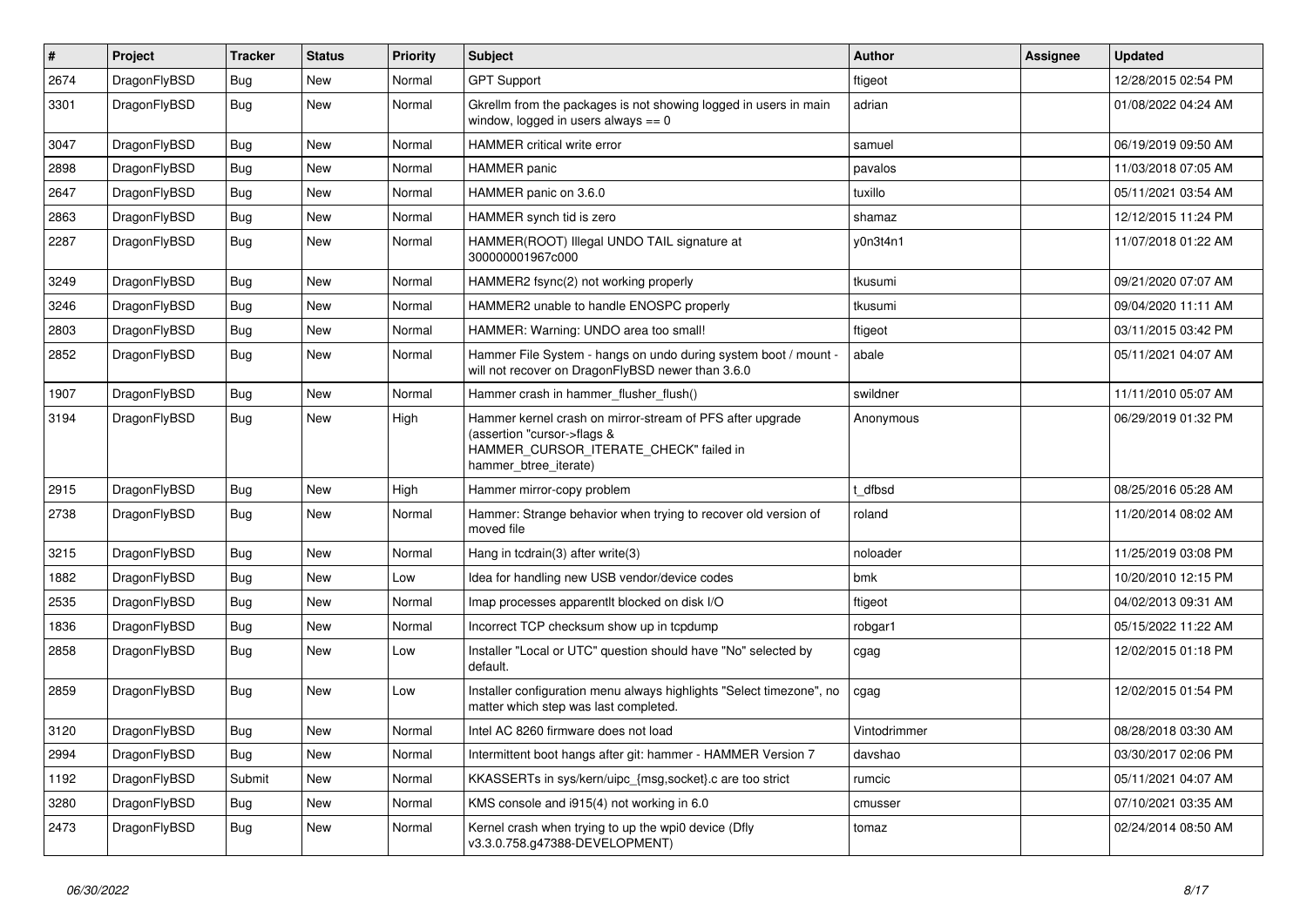| $\sharp$ | Project      | <b>Tracker</b> | <b>Status</b> | <b>Priority</b> | Subject                                                                                       | <b>Author</b> | Assignee | <b>Updated</b>      |
|----------|--------------|----------------|---------------|-----------------|-----------------------------------------------------------------------------------------------|---------------|----------|---------------------|
| 2250     | DragonFlyBSD | <b>Bug</b>     | New           | Normal          | Kernel panic                                                                                  | adamk         |          | 11/23/2018 01:10 AM |
| 3247     | DragonFlyBSD | Bug            | New           | Normal          | Kernel panic doing nothing much                                                               | phma          |          | 09/12/2020 11:40 PM |
| 1594     | DragonFlyBSD | <b>Bug</b>     | New           | Normal          | Kernel panic during boot from Live CD on Dell E6400                                           | bodie         |          | 05/11/2021 03:54 AM |
| 2891     | DragonFlyBSD | <b>Bug</b>     | New           | Normal          | Kernel panic in IEEE802.11 related code                                                       | shamaz        |          | 05/29/2016 05:49 PM |
| 3235     | DragonFlyBSD | <b>Bug</b>     | <b>New</b>    | Normal          | Kernel panic in devfs vnops.c                                                                 | mneumann      |          | 04/28/2020 07:00 AM |
| 3224     | DragonFlyBSD | <b>Bug</b>     | <b>New</b>    | Normal          | Kernel panic when trying to ping6                                                             | zhtw          |          | 03/08/2020 08:55 AM |
| 3129     | DragonFlyBSD | <b>Bug</b>     | New           | High            | Kernel panic with 5.2.0 on A2SDi-4C-HLN4F                                                     | stateless     |          | 04/24/2018 12:50 AM |
| 2052     | DragonFlyBSD | <b>Bug</b>     | New           | Normal          | Kernel panic: CPU APIC ID out of range                                                        | Anonymous     |          | 05/02/2011 11:06 AM |
| 2421     | DragonFlyBSD | <b>Bug</b>     | New           | High            | Kernel panic: vm fault: page 0xc0f70000 not busy!                                             | lentferj      |          | 10/03/2012 08:16 AM |
| 3218     | DragonFlyBSD | Bug            | New           | Normal          | Kernel panics are not sent to comconsole when booted over EFI                                 | mqudsi        |          | 12/02/2019 08:52 PM |
| 1899     | DragonFlyBSD | <b>Bug</b>     | New           | Normal          | Keyboard doesn't work                                                                         | fransm        |          | 05/15/2022 03:32 PM |
| 2004     | DragonFlyBSD | <b>Bug</b>     | <b>New</b>    | Normal          | LWKT WAIT IPIQ panic                                                                          | steve         |          | 03/08/2011 05:46 PM |
| 3165     | DragonFlyBSD | Bug            | New           | Normal          | Looping at boot time                                                                          | gop           |          | 12/28/2018 01:04 PM |
| 2887     | DragonFlyBSD | Bug            | New           | Low             | Missing extattr_namespace_to_string and<br>extattr_string_to_namespace functions              | rubenk        |          | 02/06/2016 05:09 AM |
| 1463     | DragonFlyBSD | Bug            | <b>New</b>    | Normal          | Mountroot before drives are initialized                                                       | elekktretterr |          | 12/07/2010 01:30 PM |
| 1695     | DragonFlyBSD | Bug            | New           | Normal          | NFS-related system breakdown                                                                  | Anonymous     |          | 04/10/2014 12:35 AM |
| 2496     | DragonFlyBSD | Bug            | New           | Normal          | NTFS malloc limit exceeded                                                                    | plasmob       | tuxillo  | 02/19/2013 08:47 AM |
| 679      | DragonFlyBSD | Bug            | New           | Low             | Netgraph backward compatibility for old *LEN constants                                        | nant          | nant     | 02/18/2014 05:45 AM |
| 1774     | DragonFlyBSD | Bug            | New           | Normal          | New IP header cleanup branch available for testing                                            | dillon        |          | 05/15/2022 10:59 AM |
| 2051     | DragonFlyBSD | Bug            | New           | Normal          | No ipv6 lan route entry created on 2.10                                                       | ftigeot       |          | 04/21/2011 10:37 AM |
| 2828     | DragonFlyBSD | Bug            | New           | High            | On AMD APUs and Bulldozer CPUs, the machdep.cpu_idle_hlt<br>sysctl should be 3 by default     | vadaszi       | vadaszi  | 05/11/2021 04:07 AM |
| 2161     | DragonFlyBSD | Bug            | <b>New</b>    | Normal          | Outdated xorg.conf file gets installed into etc and screws up mouse                           | eocallaghan   |          | 10/27/2011 01:51 PM |
| 3101     | DragonFlyBSD | Bug            | New           | Low             | PFI CGI install not working in dragonflybsd 5.0.1 USB install                                 | bnegre82      |          | 05/11/2021 04:14 AM |
| 3199     | DragonFlyBSD | Bug            | New           | Normal          | PFS label not found panic                                                                     | tse           |          | 08/21/2019 03:51 AM |
| 2812     | DragonFlyBSD | Bug            | New           | Normal          | Panic on Intel DE3815TYKHE                                                                    | tmorp         |          | 05/14/2015 03:14 PM |
| 2071     | DragonFlyBSD | Bug            | New           | High            | Panic on assertion: $(int)(flag->seq - seq) > 0$ in hammer flusher flush<br>after inode error | vsrinivas     |          | 06/12/2011 07:59 AM |
| 1939     | DragonFlyBSD | Bug            | <b>New</b>    | Normal          | Panic on nightly build and stress test box                                                    | lentferj      |          | 12/18/2010 08:41 AM |
| 1873     | DragonFlyBSD | Bug            | <b>New</b>    | Normal          | Panic upon usb mouse detach and reattaching                                                   | rumcic        |          | 02/01/2011 09:53 AM |
| 2641     | DragonFlyBSD | <b>Bug</b>     | New           | Normal          | Panic when loading natapci as module                                                          | tuxillo       |          | 05/11/2021 03:54 AM |
| 2092     | DragonFlyBSD | <b>Bug</b>     | New           | Normal          | Panic: Bad link elm 0x next->prev != elm                                                      | masterblaster | dillon   | 12/04/2011 12:49 PM |
| 2020     | DragonFlyBSD | <b>Bug</b>     | New           | Low             | Port brcm80211 driver from Linux to DragonFly BSD                                             | studer        |          | 03/05/2011 10:54 PM |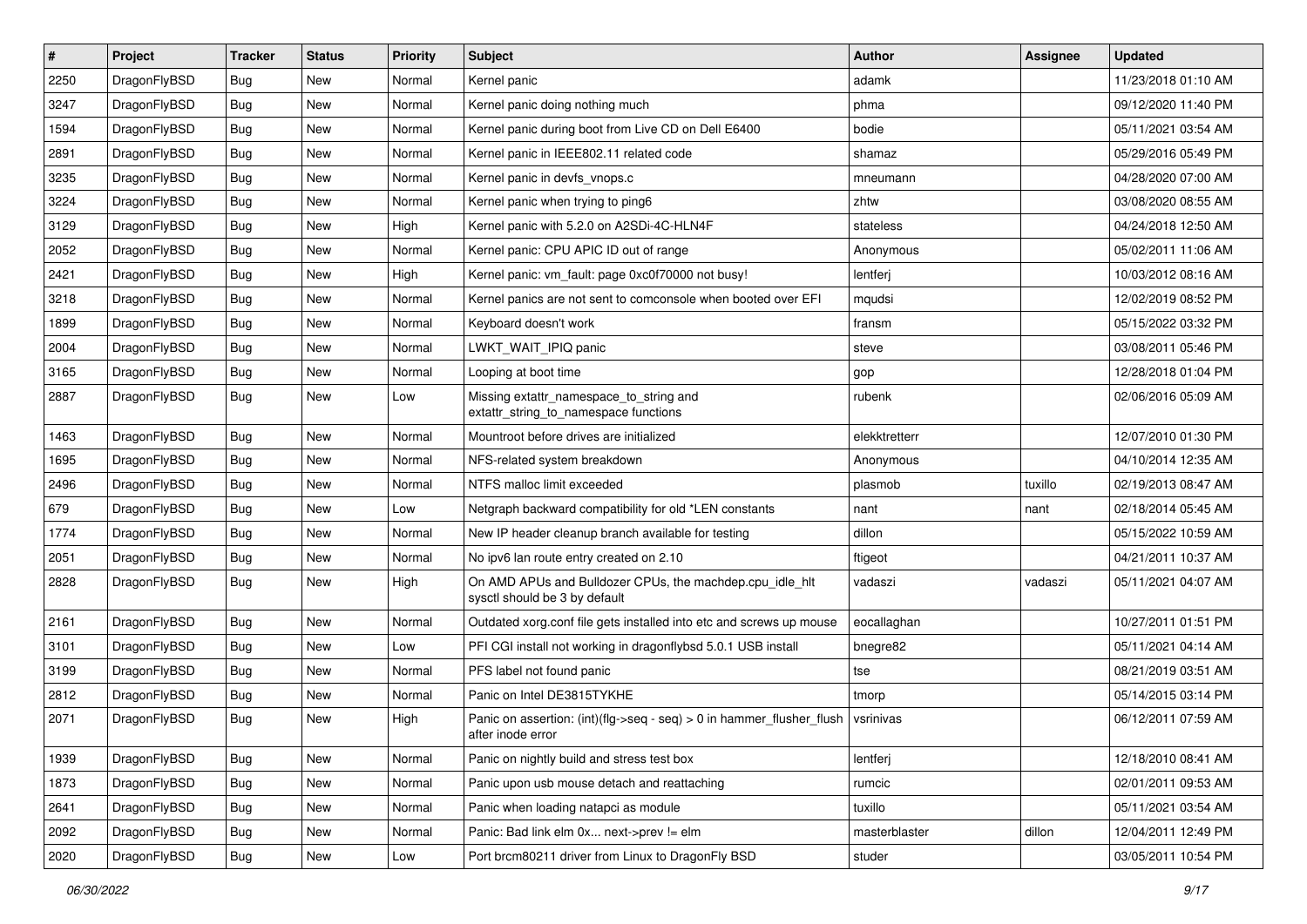| $\sharp$ | Project      | <b>Tracker</b> | <b>Status</b> | <b>Priority</b> | Subject                                                                                                                                                  | <b>Author</b>   | Assignee | <b>Updated</b>      |
|----------|--------------|----------------|---------------|-----------------|----------------------------------------------------------------------------------------------------------------------------------------------------------|-----------------|----------|---------------------|
| 3117     | DragonFlyBSD | Bug            | New           | Normal          | Problem with colours if "intel" video-driver used                                                                                                        | dpostolov       |          | 01/07/2018 11:35 PM |
| 2881     | DragonFlyBSD | Bug            | New           | Normal          | Pulseaudio hangs/resets system when starting X11                                                                                                         | mneumann        |          | 01/09/2016 03:08 AM |
| 3134     | DragonFlyBSD | Bug            | New           | Normal          | RFC 3021 (/31 networks) appear to be unsupported                                                                                                         | jailbird        |          | 05/16/2018 11:03 PM |
| 2509     | DragonFlyBSD | Bug            | New           | Normal          | Redefinition of DIRBLKSIZ in restore(8)                                                                                                                  | swildner        |          | 06/04/2022 04:40 AM |
| 2933     | DragonFlyBSD | Submit         | New           | Normal          | Remove unix domain socket support from cat(1)                                                                                                            | sevan           |          | 08/01/2016 08:10 PM |
| 2629     | DragonFlyBSD | Bug            | <b>New</b>    | Normal          | Replace gcc44 with llvm34, clang34, and libc++                                                                                                           | tuxillo         |          | 06/02/2014 02:30 PM |
| 3298     | DragonFlyBSD | Bug            | New           | Normal          | Running "w" and having logged in via XDM through VNC, "w" prints<br>an extra error message                                                               | piecuch         |          | 10/25/2021 09:16 AM |
| 3029     | DragonFlyBSD | Bug            | <b>New</b>    | Normal          | Running DflyBSD 4.8 on FreeBSD bhyve as a guest                                                                                                          | iron            |          | 05/13/2022 04:33 AM |
| 3300     | DragonFlyBSD | Bug            | <b>New</b>    | Normal          | Running Xvnc from TigerVNC package through the INETD daemon<br>in TCP WAIT mode fails hard                                                               | adrian          |          | 01/08/2022 04:25 AM |
| 2095     | DragonFlyBSD | Bug            | <b>New</b>    | Low             | Running installer post-install: Unsupported DFUI transport "                                                                                             | greenrd         |          | 06/26/2011 09:20 AM |
| 2587     | DragonFlyBSD | Bug            | New           | Normal          | SATA DVD writer not detected by DragonFly                                                                                                                | srussell        |          | 09/04/2020 08:55 AM |
| 1194     | DragonFlyBSD | Bug            | New           | Normal          | SCSI errors while trying to copy photos from my camera                                                                                                   | elekktretterr   |          | 01/14/2015 04:39 PM |
| 3243     | DragonFlyBSD | Bug            | New           | Normal          | SMART status not reported properly for SSD disks                                                                                                         | daftaupe        |          | 09/09/2020 11:03 PM |
| 3278     | DragonFlyBSD | Bug            | <b>New</b>    | Normal          | Second screen image is distorted                                                                                                                         | arcade@b1t.name |          | 07/10/2021 03:36 AM |
| 2094     | DragonFlyBSD | <b>Bug</b>     | New           | Normal          | Segfault when gdb printing backtrace from core dump                                                                                                      | greenrd         |          | 06/25/2011 04:14 PM |
| 1313     | DragonFlyBSD | Bug            | New           | Low             | Signal code in kernel needs major overhaul (signal queues,<br>si code, si addr)                                                                          | hasso           |          | 05/11/2021 04:00 AM |
| 2529     | DragonFlyBSD | Bug            | <b>New</b>    | Low             | Sundance network adapter is not detected and attached                                                                                                    | kworr           |          | 03/25/2013 02:29 AM |
| 1884     | DragonFlyBSD | Bug            | New           | Normal          | System completely freezes while listening music (devbuf: malloc<br>limit exceeded)                                                                       | shamaz          |          | 01/24/2011 05:00 PM |
| 2308     | DragonFlyBSD | Bug            | New           | Normal          | System freeze when unloading snd_hda                                                                                                                     | jaydg           |          | 02/19/2012 07:15 AM |
| 3157     | DragonFlyBSD | Bug            | <b>New</b>    | Normal          | TP-Link UE300 not working in 5.2-RELEASE                                                                                                                 | tuxillo         |          | 11/15/2018 02:08 PM |
| 2820     | DragonFlyBSD | Bug            | New           | Normal          | TP-Link USB Wi-Fi adapter cannot be reattached to the system                                                                                             | shamaz          |          | 05/22/2015 09:45 PM |
| 1982     | DragonFlyBSD | Bug            | New           | Low             | There is no linuxulator on x86-64                                                                                                                        | herrgard        |          | 05/31/2022 02:25 PM |
| 2371     | DragonFlyBSD | Bug            | New           | Normal          | Timezone problem with America/Sao Paulo                                                                                                                  | raitech         |          | 05/17/2012 01:42 PM |
| 2153     | DragonFlyBSD | Bug            | <b>New</b>    | Normal          | Too many unuseful warnings at boot                                                                                                                       | juanfra684      |          | 10/18/2011 10:16 PM |
| 3311     | DragonFlyBSD | <b>Bug</b>     | New           | Low             | TrueCrypt support may cause kernel crash                                                                                                                 | arcade@b1t.name |          | 04/29/2022 06:19 AM |
| 2822     | DragonFlyBSD | <b>Bug</b>     | New           | Normal          | USB 3.0 stick throws "reading primary partition table: error<br>accessing offset 000[] for 152" error, while the stick works on any<br>other OS I tested | revuwa          | profmakx | 06/29/2015 05:56 AM |
| 3139     | DragonFlyBSD | <b>Bug</b>     | New           | Normal          | USB Mouse Does Not Work in DragonflyBSD guest on VirtualBox                                                                                              | chiguy1256      |          | 06/24/2018 10:14 PM |
| 2802     | DragonFlyBSD | <b>Bug</b>     | <b>New</b>    | Normal          | USB Wifi urtwn0 crash from cd boot                                                                                                                       | opvalues        |          | 03/10/2015 01:07 AM |
| 2077     | DragonFlyBSD | <b>Bug</b>     | New           | Normal          | USB devices conflicting                                                                                                                                  | srussell        |          | 05/17/2011 05:12 PM |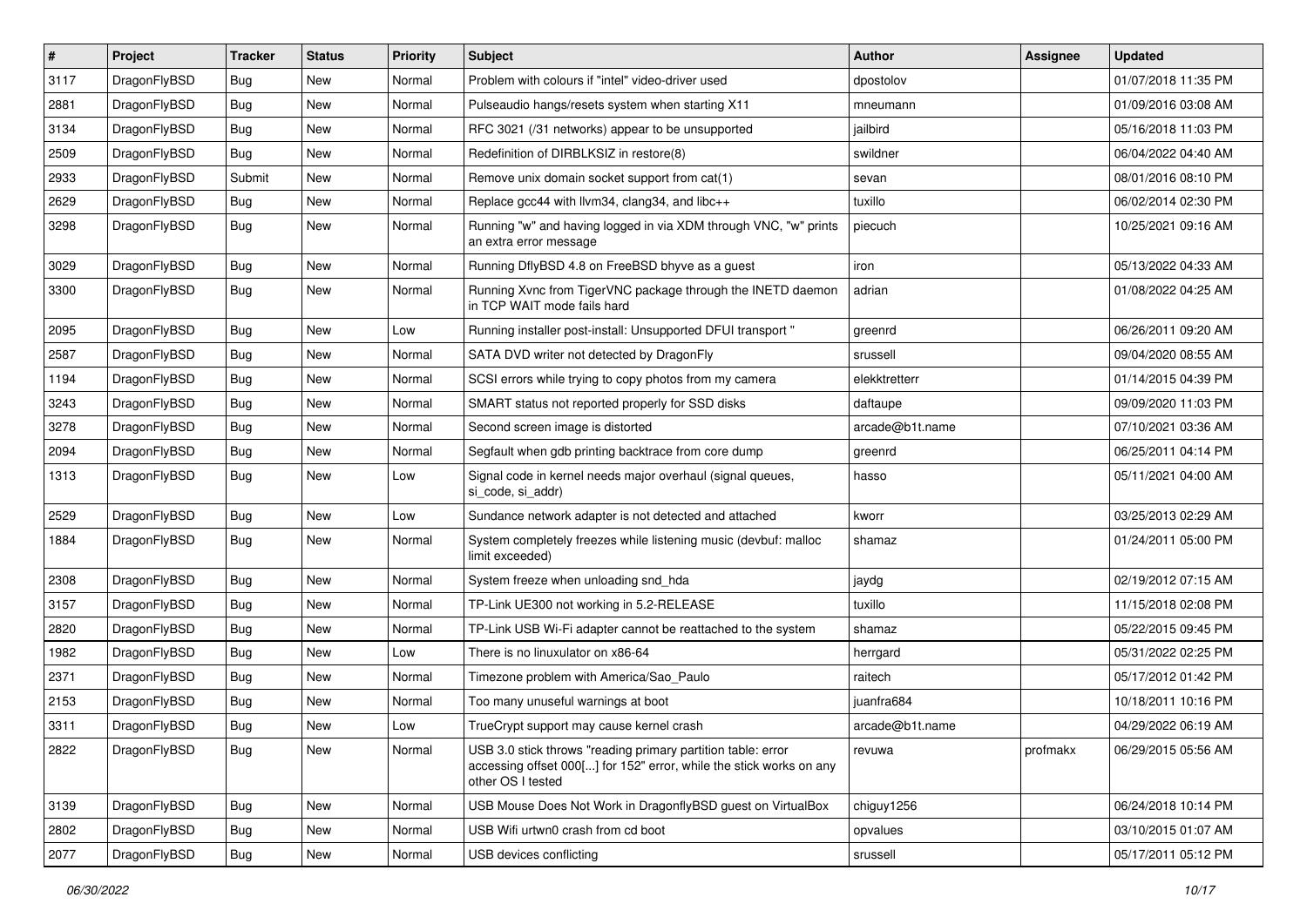| $\pmb{\#}$ | Project      | <b>Tracker</b> | <b>Status</b> | <b>Priority</b> | Subject                                                                                         | <b>Author</b>   | Assignee | <b>Updated</b>      |
|------------|--------------|----------------|---------------|-----------------|-------------------------------------------------------------------------------------------------|-----------------|----------|---------------------|
| 2061       | DragonFlyBSD | Bug            | <b>New</b>    | Normal          | USB keyboard boot panic                                                                         | sjg             |          | 05/04/2012 12:20 AM |
| 2675       | DragonFlyBSD | Bug            | <b>New</b>    | Low             | Ultimate N WiFi Link 5300 get iwn_intr: fatal firmware error on 5GHz                            | revuwa          |          | 05/11/2021 04:07 AM |
| 2316       | DragonFlyBSD | Bug            | New           | Normal          | Ungraceful invalid password handling for adding a new user in the<br>installer                  | rune            |          | 04/27/2012 11:23 PM |
| 3154       | DragonFlyBSD | Submit         | <b>New</b>    | Normal          | Update serial handling in bootloader                                                            | ddegroot        | dillon   | 11/06/2018 11:21 PM |
| 2622       | DragonFlyBSD | Bug            | New           | Normal          | VAIO FIT15E fn keys support                                                                     | nonsolosoft     |          | 12/31/2013 01:31 AM |
| 341        | DragonFlyBSD | Bug            | <b>New</b>    | Normal          | Vinum erroneously repors devices as busy                                                        | corecode        | swildner | 01/21/2012 04:50 AM |
| 2125       | DragonFlyBSD | Bug            | <b>New</b>    | Normal          | Weird garbage in dmesg                                                                          | herrgard        |          | 08/30/2011 08:04 PM |
| 3302       | DragonFlyBSD | Bug            | New           | Normal          | Will not boot on System76 Lemur Pro (lemp10)                                                    | piecuch         |          | 11/03/2021 10:21 AM |
| 3284       | DragonFlyBSD | Bug            | New           | Normal          | Wrong towlower() result for U+038A                                                              | bhaible         |          | 07/10/2021 03:34 AM |
| 2808       | DragonFlyBSD | Bug            | New           | Normal          | X freeze by switching between X and VT - results in black screen                                | lukesky333      |          | 05/11/2021 03:55 AM |
| 2311       | DragonFlyBSD | Bug            | New           | Normal          | Xorg crash having something to do with drm                                                      | phma            |          | 02/22/2012 09:59 AM |
| 3226       | DragonFlyBSD | Bug            | <b>New</b>    | Normal          | Xorg freezes in vm: thread stuck in "objtrm1"                                                   | peeter          |          | 04/08/2020 02:10 AM |
| 2098       | DragonFlyBSD | Submit         | New           | Normal          | [PATCH] correct ath man page example<br>(/usr/src/share/man/man4/ath.4)                         | nobody          |          | 11/15/2011 12:27 AM |
| 2122       | DragonFlyBSD | Submit         | <b>New</b>    | Normal          | [Review] Fixes to the VFS layer                                                                 | ftigeot         |          | 05/31/2022 03:25 PM |
| 2878       | DragonFlyBSD | Bug            | New           | Low             | [fix] CCVER problem when using clang and cpu extensions<br>(intrinsics)                         | arcade@b1t.name |          | 06/24/2016 04:25 AM |
| 2115       | DragonFlyBSD | <b>Bug</b>     | New           | Normal          | [msk] system freeze after receive some paquet                                                   | bsdsx           |          | 08/22/2011 10:22 AM |
| 2306       | DragonFlyBSD | Bug            | <b>New</b>    | Normal          | a crash starts the kernel debugger in text mode, but just reboots in X                          | phma            |          | 02/11/2012 08:02 PM |
| 3143       | DragonFlyBSD | Bug            | <b>New</b>    | Normal          | assertion "0" failed in hammer2_inode_xop_chain_sync                                            | cbin            |          | 07/18/2018 12:50 PM |
| 1246       | DragonFlyBSD | Bug            | New           | Normal          | bad resolution (monitor desync) with livedvd                                                    | Przem0l         |          | 02/18/2014 06:29 AM |
| 1442       | DragonFlyBSD | Bug            | New           | Normal          | blocking SIGSEGV and triggering a segment violation produces an<br>all CPU consuming process    | corecode        | tuxillo  | 05/11/2021 03:52 AM |
| 1525       | DragonFlyBSD | Bug            | <b>New</b>    | Normal          | boehm-gc problems                                                                               | hasso           |          | 10/13/2012 07:13 PM |
| 2680       | DragonFlyBSD | <b>Bug</b>     | <b>New</b>    | Low             | boot0cfg update makes box unbootable                                                            | herrgard        |          | 06/10/2014 06:02 AM |
| 3006       | DragonFlyBSD | Bug            | <b>New</b>    | Normal          | boot0cfg: panic in kern_udev.c in function _udev_dict_set_cstr when<br>installing in VirtualBox | MichiGreat      |          | 04/01/2017 02:22 PM |
| 2882       | DragonFlyBSD | <b>Bug</b>     | New           | Low             | bridge sends packets from individual interfaces                                                 | arcade@b1t.name |          | 01/09/2016 12:43 PM |
| 2531       | DragonFlyBSD | Bug            | New           | Normal          | camcontrol fails to disable APM                                                                 | m.lombardi85    |          | 03/23/2013 12:28 PM |
| 2924       | DragonFlyBSD | Bug            | New           | Normal          | cat -v fails to tag characters in extended table with M- prefix with<br>some locales            | sevan           |          | 07/11/2016 07:18 AM |
| 3240       | DragonFlyBSD | Bug            | New           | High            | compile error because of openssl with /usr/dports/security/rhash for<br>mysql 8 install         | UlasSAYGIN      |          | 06/04/2020 08:05 AM |
| 2389       | DragonFlyBSD | <b>Bug</b>     | New           | Normal          | computer crashed while listing processes                                                        | phma            |          | 06/18/2012 02:49 PM |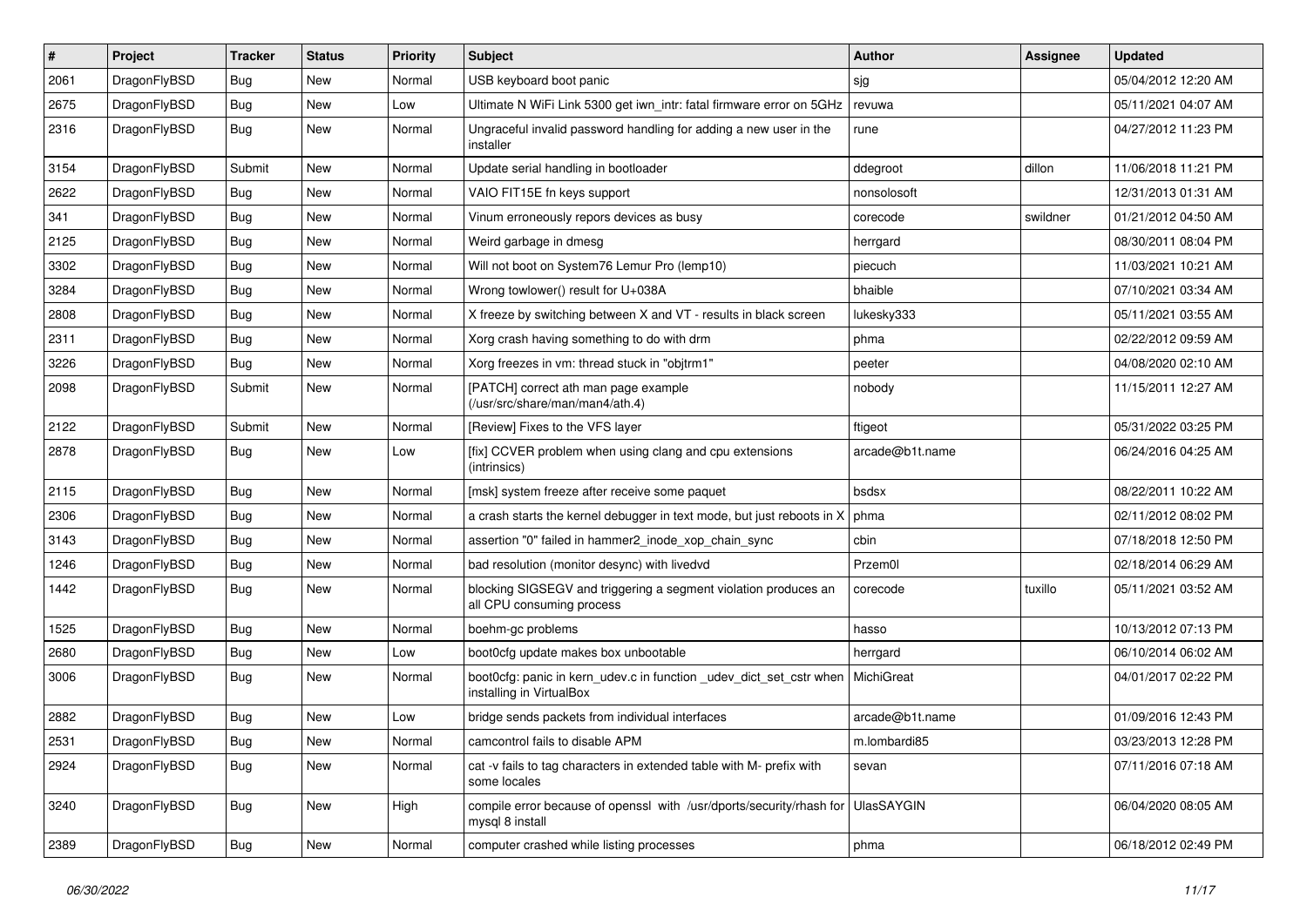| $\sharp$ | Project      | <b>Tracker</b> | <b>Status</b> | <b>Priority</b> | Subject                                                                                         | <b>Author</b>     | Assignee | <b>Updated</b>      |
|----------|--------------|----------------|---------------|-----------------|-------------------------------------------------------------------------------------------------|-------------------|----------|---------------------|
| 2712     | DragonFlyBSD | <b>Bug</b>     | New           | Normal          | connect(2) returns EINVAL when retrying after ECONNREFUSED                                      | jorisgio          |          | 08/14/2014 05:31 PM |
| 2621     | DragonFlyBSD | <b>Bug</b>     | New           | Normal          | core dump using cdrom                                                                           | nonsolosoft       |          | 12/27/2013 12:43 AM |
| 3110     | DragonFlyBSD | <b>Bug</b>     | New           | Normal          | crash with ipfw3 under load                                                                     | bnegre82          |          | 12/09/2017 06:22 AM |
| 2547     | DragonFlyBSD | <b>Bug</b>     | New           | High            | crashed while doing a dry run of pkg rolling-replace                                            | phma              |          | 04/18/2013 10:40 PM |
| 2319     | DragonFlyBSD | <b>Bug</b>     | <b>New</b>    | Normal          | crypt/passwd forward compat                                                                     | c.turner1         |          | 02/28/2012 12:39 PM |
| 2569     | DragonFlyBSD | <b>Bug</b>     | New           | Normal          | ctime NFS                                                                                       | ferney            |          | 08/11/2013 04:35 AM |
| 3116     | DragonFlyBSD | <b>Bug</b>     | New           | Normal          | da0 detects on very big volume if to _remove_ usb install stick and<br>reboot on Intel NUC5PPYH | dpostolov         |          | 01/07/2018 09:40 PM |
| 2917     | DragonFlyBSD | <b>Bug</b>     | New           | Normal          | da8: reading primary partition table: error accessing offset<br>000000000000 for 512            | liweitianux       |          | 05/11/2021 08:43 PM |
| 2604     | DragonFlyBSD | <b>Bug</b>     | <b>New</b>    | Normal          | dell laptop does not boot with LATEST                                                           | isenmann          |          | 11/20/2013 02:07 AM |
| 1876     | DragonFlyBSD | <b>Bug</b>     | <b>New</b>    | Normal          | devfs in jail + logging out from console(ttyv1+) -> panic                                       | qhwt.dfly         | tuxillo  | 05/31/2022 03:24 PM |
| 2082     | DragonFlyBSD | <b>Bug</b>     | New           | Normal          | dfbsd 2.10.1 amd64 - mc port build error with 'bmake bin-install'                               | sun-doctor        |          | 05/25/2011 07:18 PM |
| 3141     | DragonFlyBSD | <b>Bug</b>     | New           | Normal          | dhclient blocks boot process                                                                    | rowo              |          | 12/16/2018 11:01 AM |
| 1951     | DragonFlyBSD | <b>Bug</b>     | New           | Normal          | dma_timeouts at phyaddr on a good hdd                                                           | peur.neu          |          | 01/04/2011 07:12 AM |
| 2886     | DragonFlyBSD | <b>Bug</b>     | New           | Normal          | dragonfly mail agent: sending a testmail causes high system load                                | worf              |          | 02/05/2016 05:53 AM |
| 2806     | DragonFlyBSD | <b>Bug</b>     | New           | Normal          | failed to configure a link-local address on ath0 (errno = 22)                                   | Chingyuan         |          | 05/25/2021 01:00 AM |
| 2790     | DragonFlyBSD | Submit         | <b>New</b>    | Low             | filedesc softrefs increment code factoring                                                      | dclink            |          | 02/21/2015 04:00 AM |
| 3041     | DragonFlyBSD | Submit         | New           | Normal          | firmware: Remove embedding of multiple images in one module.                                    | Anonymous         |          | 12/25/2020 02:15 AM |
| 3222     | DragonFlyBSD | <b>Bug</b>     | New           | Normal          | gcc - undefined reference to '__atomic_load' (missing libatomic?)                               | mneumann          |          | 02/08/2020 02:45 AM |
| 2124     | DragonFlyBSD | <b>Bug</b>     | New           | Normal          | getty repeating too quickly on port /dev/ttyv0                                                  | sgeorge.ml        |          | 09/01/2011 04:28 AM |
| 1943     | DragonFlyBSD | <b>Bug</b>     | New           | Normal          | hammer assertion panic                                                                          | peter             |          | 12/27/2010 12:45 AM |
| 2526     | DragonFlyBSD | <b>Bug</b>     | New           | Normal          | hammer cleanup doesn't run on first day of DST                                                  | pavalos           |          | 10/18/2016 05:28 PM |
| 2387     | DragonFlyBSD | <b>Bug</b>     | New           | Normal          | hammer ignores -t during dedup                                                                  | phma              |          | 06/17/2012 12:30 PM |
| 2123     | DragonFlyBSD | <b>Bug</b>     | <b>New</b>    | Normal          | hammer is losing files                                                                          | schmir            |          | 08/30/2011 07:56 PM |
| 2809     | DragonFlyBSD | <b>Bug</b>     | New           | Normal          | hammer mirror-stream                                                                            | masu              |          | 04/10/2015 12:33 AM |
| 1984     | DragonFlyBSD | <b>Bug</b>     | New           | Normal          | hammer mount fails after crash - HAMMER: FIFO record bad head<br>signature                      | thomas.nikolajsen |          | 03/08/2011 06:57 PM |
| 2552     | DragonFlyBSD | Bug            | <b>New</b>    | Low             | hammer recovery should indicate progress                                                        | phma              |          | 05/03/2013 12:13 AM |
| 2857     | DragonFlyBSD | Bug            | <b>New</b>    | Normal          | hammer stalls via bitcoin-qt                                                                    | tkusumi           |          | 11/30/2015 06:52 AM |
| 3312     | DragonFlyBSD | Submit         | New           | Normal          | hammer2: redundant chain modify after chain creation                                            | tkusumi           |          | 05/15/2022 01:35 PM |
| 3316     | DragonFlyBSD | <b>Bug</b>     | New           | Normal          | hammer2 dirent create() allows creating >1 dirents with the same<br>name                        | tkusumi           |          | 06/05/2022 12:35 PM |
| 2140     | DragonFlyBSD | <b>Bug</b>     | New           | High            | hammer_io_delallocate panic with 'duplicate entry' message                                      | ttw               |          | 10/07/2011 12:22 PM |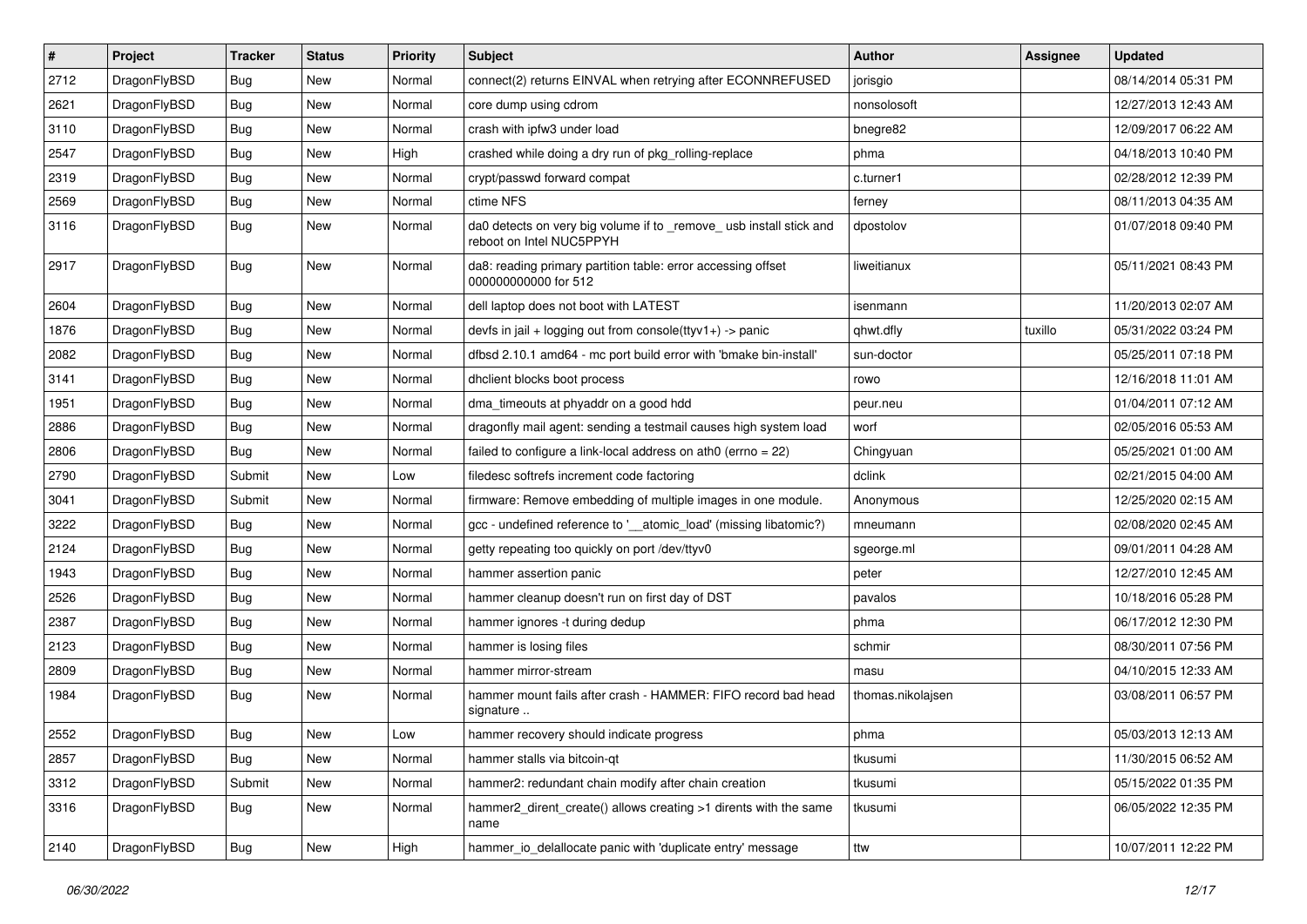| $\vert$ # | Project      | <b>Tracker</b> | <b>Status</b> | <b>Priority</b> | <b>Subject</b>                                                                                           | <b>Author</b>     | Assignee | <b>Updated</b>      |
|-----------|--------------|----------------|---------------|-----------------|----------------------------------------------------------------------------------------------------------|-------------------|----------|---------------------|
| 1714      | DragonFlyBSD | Bug            | <b>New</b>    | Low             | hwpmc                                                                                                    | alexh             | swildner | 08/18/2012 02:03 PM |
| 2598      | DragonFlyBSD | <b>Bug</b>     | <b>New</b>    | Normal          | i386 via USB Booting                                                                                     | mbzadegan         |          | 10/21/2013 02:28 AM |
| 2329      | DragonFlyBSD | <b>Bug</b>     | <b>New</b>    | Normal          | ibm x3550 & acpi                                                                                         | ano               |          | 06/03/2014 11:37 AM |
| 1946      | DragonFlyBSD | Bug            | <b>New</b>    | Normal          | ieee80211 panic                                                                                          | pavalos           | josepht  | 01/27/2011 06:00 PM |
| 2182      | DragonFlyBSD | Bug            | <b>New</b>    | Normal          | if msk PHY FIFO underrun/overflow                                                                        | nonsolosoft       |          | 09/03/2012 06:39 AM |
| 989       | DragonFlyBSD | <b>Bug</b>     | New           | Normal          | installer/fdisk trouble with wrapped values                                                              | Discodestroyer    |          | 02/18/2014 06:27 AM |
| 2788      | DragonFlyBSD | Bug            | <b>New</b>    | Normal          | ioctl GSLICEINFO: Not working for vnode slice                                                            | mneumann          |          | 02/12/2015 07:49 AM |
| 2972      | DragonFlyBSD | <b>Bug</b>     | <b>New</b>    | Normal          | ipfw3 "deny to me" does not work correctly                                                               | mneumann          |          | 12/27/2016 12:11 PM |
| 1867      | DragonFlyBSD | <b>Bug</b>     | <b>New</b>    | Normal          | it(4) motherboard and fan problems                                                                       | tuxillo           |          | 07/08/2011 10:48 AM |
| 1474      | DragonFlyBSD | <b>Bug</b>     | <b>New</b>    | Normal          | ithread 1 unexpectedly rescheduled                                                                       | corecode          | tuxillo  | 05/11/2021 03:52 AM |
| 1964      | DragonFlyBSD | <b>Bug</b>     | <b>New</b>    | Normal          | iwn (panic assertion : wlan assert serialized)                                                           | sjmm.ptr          | josepht  | 02/01/2011 12:57 PM |
| 2626      | DragonFlyBSD | Bug            | <b>New</b>    | Normal          | iwn driver drops with error: "firmware error 'iwn_intr: fatal firmware<br>error"                         | rodyaj            |          | 01/09/2014 05:50 AM |
| 1949      | DragonFlyBSD | Bug            | <b>New</b>    | Normal          | iwn panic                                                                                                | pavalos           |          | 01/30/2011 03:21 AM |
| 2735      | DragonFlyBSD | <b>Bug</b>     | <b>New</b>    | Urgent          | iwn panics SYSSASSERT                                                                                    | cnb               |          | 05/11/2021 03:55 AM |
| 2158      | DragonFlyBSD | <b>Bug</b>     | <b>New</b>    | Normal          | iwn panics with assertion on boot.                                                                       | eocallaghan       |          | 10/24/2011 04:13 PM |
| 1532      | DragonFlyBSD | Bug            | New           | Low             | jemalloc doesn't work on DragonFly                                                                       | hasso             | sjg      | 08/02/2011 01:14 AM |
| 2970      | DragonFlyBSD | Bug            | <b>New</b>    | Normal          | kernel 4.7: "Is -I" causes panic on UDF filesystem: "bgetvp -<br>overlapping buffer"                     | peeter            |          | 12/21/2016 02:46 AM |
| 1193      | DragonFlyBSD | Bug            | <b>New</b>    | Normal          | kernel doesn't recognize cdrom drive                                                                     | nonsolosoft       |          | 01/25/2014 09:11 PM |
| 2042      | DragonFlyBSD | Bug            | <b>New</b>    | Normal          | kernel panic, when run boot0cfg                                                                          | sepherosa         |          | 05/31/2022 03:01 PM |
| 2736      | DragonFlyBSD | <b>Bug</b>     | <b>New</b>    | High            | kernel panics on acpi_timer_probe function                                                               | cnb               |          | 05/11/2021 03:55 AM |
| 1559      | DragonFlyBSD | Bug            | <b>New</b>    | Normal          | kernel trap                                                                                              | phma              |          | 11/27/2021 08:43 AM |
| 3142      | DragonFlyBSD | Submit         | <b>New</b>    | Normal          | lib/libdmsg: Unbreak using new API EVP_CIPHER_CTX_new()                                                  | tkusumi           |          | 07/08/2018 04:18 AM |
| 2544      | DragonFlyBSD | Bug            | <b>New</b>    | Normal          | live DVD system boot (menu option 1) caused db> prompt on<br>PE1950                                      | estrabd           |          | 05/11/2021 03:54 AM |
| 2141      | DragonFlyBSD | Bug            | <b>New</b>    | Urgent          | loader and/or documentation broken                                                                       | sjg               |          | 01/20/2012 10:51 AM |
| 2936      | DragonFlyBSD | Bug            | <b>New</b>    | Normal          | loader.efi crashes while loading kernel                                                                  | spaceille         |          | 08/20/2016 06:17 AM |
| 1942      | DragonFlyBSD | Bug            | New           | Normal          | locking against myself in getcacheblk()?                                                                 | qhwt.dfly         |          | 05/31/2022 02:15 PM |
| 2008      | DragonFlyBSD | <b>Bug</b>     | <b>New</b>    | Normal          | lwkt_setcpu_remote: td->td_flags 00800621 console flood                                                  | pavalos           |          | 03/06/2011 09:37 PM |
| 2874      | DragonFlyBSD | Bug            | New           | Normal          | make world DESTDIR=/emptydir fails                                                                       | pascii            |          | 12/25/2015 07:04 AM |
| 1556      | DragonFlyBSD | <b>Bug</b>     | New           | Normal          | many processes stuck in "hmrrcm", system unusable                                                        | corecode          | tuxillo  | 05/11/2021 03:52 AM |
| 2609      | DragonFlyBSD | Bug            | New           | Normal          | master: panic: assertion<br>"LWKT TOKEN HELD ANY(vm object token(object))" failed in<br>swp pager lookup | thomas.nikolajsen |          | 11/28/2013 11:36 AM |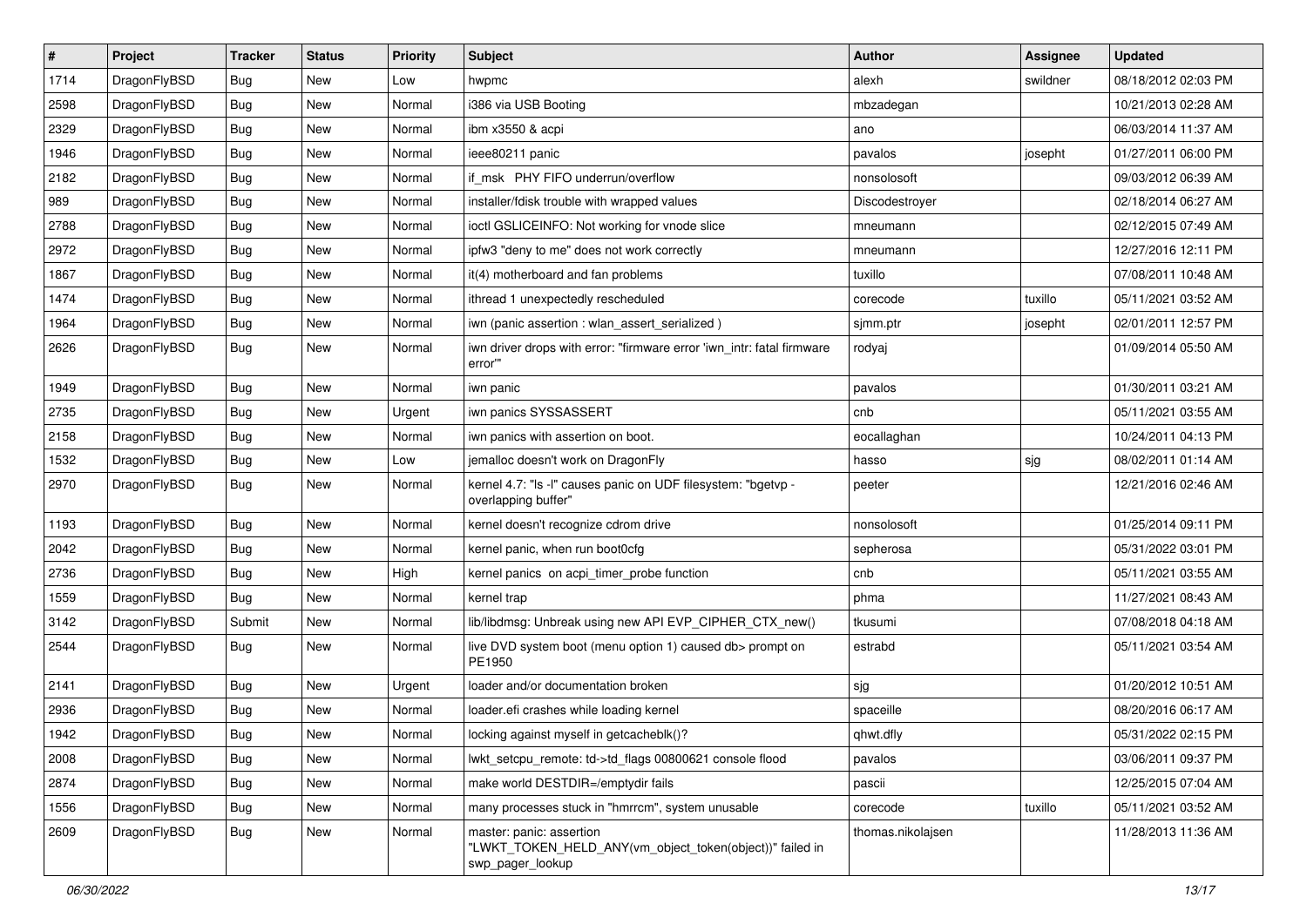| $\#$ | Project      | <b>Tracker</b> | <b>Status</b> | <b>Priority</b> | Subject                                                                                                                      | <b>Author</b>          | Assignee  | <b>Updated</b>      |
|------|--------------|----------------|---------------|-----------------|------------------------------------------------------------------------------------------------------------------------------|------------------------|-----------|---------------------|
| 2265 | DragonFlyBSD | <b>Bug</b>     | New           | Normal          | mbsrtowcs does not properly handle invalid mbstate_t in ps                                                                   | c.turner1              | swildner  | 01/10/2012 07:56 PM |
| 3283 | DragonFlyBSD | <b>Bug</b>     | <b>New</b>    | Normal          | mknodat() cannot create FIFOs                                                                                                | bhaible                |           | 07/10/2021 03:34 AM |
| 1538 | DragonFlyBSD | <b>Bug</b>     | New           | Low             | mountroot should probe file systems                                                                                          | corecode               | alexh     | 11/24/2010 06:35 PM |
| 1935 | DragonFlyBSD | <b>Bug</b>     | New           | Normal          | mouse does not work after switching between x and console                                                                    | shamaz                 |           | 12/13/2010 10:06 AM |
| 2618 | DragonFlyBSD | <b>Bug</b>     | <b>New</b>    | Normal          | mouse problem on RELEASE-3_6_0                                                                                               | FilippoMo              |           | 12/20/2013 03:26 AM |
| 2620 | DragonFlyBSD | <b>Bug</b>     | New           | Normal          | moused problem                                                                                                               | FilippoMo              |           | 12/20/2013 10:32 AM |
| 1874 | DragonFlyBSD | <b>Bug</b>     | New           | Normal          | mpd listening on all IPs, accepting only on one                                                                              | rumcic                 |           | 05/08/2011 01:01 PM |
| 2687 | DragonFlyBSD | <b>Bug</b>     | New           | Normal          | natacontrol software RAID in installer                                                                                       | csmelosky              |           | 06/22/2014 12:03 PM |
| 2324 | DragonFlyBSD | Bug            | New           | Normal          | natacotrol support > 2TB not working even after the ftigeot patch                                                            | zenny                  |           | 03/03/2012 01:00 AM |
| 1185 | DragonFlyBSD | Bug            | <b>New</b>    | High            | need a tool to merge changes into /etc                                                                                       | wa1ter                 |           | 02/18/2014 06:02 AM |
| 2104 | DragonFlyBSD | Bug            | New           | Normal          | network configuration seg. fault on install CD                                                                               | navratil               |           | 07/26/2011 07:55 AM |
| 2403 | DragonFlyBSD | Bug            | New           | Low             | newfs -E doesn't handle /dev/serno device names properly                                                                     | ftigeot                |           | 08/17/2012 05:07 AM |
| 3225 | DragonFlyBSD | Bug            | New           | Normal          | nfsd freeze when using gemu                                                                                                  | tse                    |           | 03/17/2020 11:52 AM |
| 2489 | DragonFlyBSD | Bug            | New           | Normal          | nmalloc doesn't cache VA for allocations > 8KB                                                                               | vsrinivas              |           | 06/10/2014 05:51 AM |
| 2490 | DragonFlyBSD | Bug            | <b>New</b>    | Normal          | nmalloc should color addresses to avoid cache bank conflictsw                                                                | vsrinivas              |           | 06/10/2014 05:51 AM |
| 2113 | DragonFlyBSD | Bug            | <b>New</b>    | Normal          | nmalloc threaded program fork leak                                                                                           | vsrinivas              | vsrinivas | 08/11/2011 07:25 PM |
| 2890 | DragonFlyBSD | Bug            | New           | Normal          | not able to boot usb installer on Toshiba Chromebook 2                                                                       | johnnywhishbone        |           | 02/22/2016 03:42 AM |
| 2099 | DragonFlyBSD | Bug            | <b>New</b>    | Normal          | page fault panic in vm system                                                                                                | pavalos                |           | 07/10/2011 08:51 AM |
| 3051 | DragonFlyBSD | Bug            | New           | Normal          | panic DragonFly v4.8.1-RELEASE by mounting a malformed NTFS<br>image [12.000]                                                | open.source@ribose.com |           | 08/14/2017 03:20 AM |
| 3052 | DragonFlyBSD | <b>Bug</b>     | New           | Normal          | panic DragonFly v4.8.1-RELEASE by mounting a malformed NTFS<br>image [64.000]                                                | open.source@ribose.com |           | 08/14/2017 03:22 AM |
| 3049 | DragonFlyBSD | <b>Bug</b>     | New           | Normal          | panic DragonFly v4.8.1-RELEASE by mounting a malformed<br>msdosfs image [12.128]                                             | open.source@ribose.com |           | 08/14/2017 02:53 AM |
| 1826 | DragonFlyBSD | <b>Bug</b>     | New           | Normal          | panic during boot: assertion so->so_port  in tcp_input                                                                       | ftigeot                |           | 05/15/2022 11:05 AM |
| 3036 | DragonFlyBSD | <b>Bug</b>     | <b>New</b>    | Normal          | panic in icmp_redirect_start() ASSERT_IN_NETISR(0)                                                                           | tautolog               |           | 05/11/2017 07:27 PM |
| 2164 | DragonFlyBSD | <b>Bug</b>     | New           | Normal          | panic on reboot from usb.                                                                                                    | eocallaghan            |           | 10/27/2011 09:29 AM |
| 1861 | DragonFlyBSD | <b>Bug</b>     | New           | Normal          | panic via kprintf (lockmgr called in a hard section)                                                                         | vsrinivas              |           | 10/11/2010 12:56 AM |
| 2645 | DragonFlyBSD | Bug            | New           | Normal          | panic with dsched fq and ioprio                                                                                              | jyoung15               |           | 02/20/2014 07:29 AM |
| 2369 | DragonFlyBSD | <b>Bug</b>     | New           | Normal          | panic: Bad link elm 0xffffffe07edf6068 next->prev != elm                                                                     | jaydg                  |           | 08/15/2012 03:04 AM |
| 1818 | DragonFlyBSD | <b>Bug</b>     | <b>New</b>    | Normal          | panic: Bad tailg NEXT (kqueue issue ?)                                                                                       | ftigeot                |           | 05/15/2022 11:40 AM |
| 2520 | DragonFlyBSD | <b>Bug</b>     | New           | Normal          | panic: assertion "IS SERIALIZED((ifp->if serializer))" failed in<br>if_default_serialize_assert at /usr/src/sys/net/if.c:437 | ano                    |           | 03/09/2013 12:14 AM |
| 3035 | DragonFlyBSD | <b>Bug</b>     | <b>New</b>    | Normal          | panic: assertion "cpu >= 0 && cpu < ncpus" failed in netisr_cpuport<br>at /usr/src/sys/net/netisr2.h:87                      | masu                   |           | 05/11/2017 01:24 AM |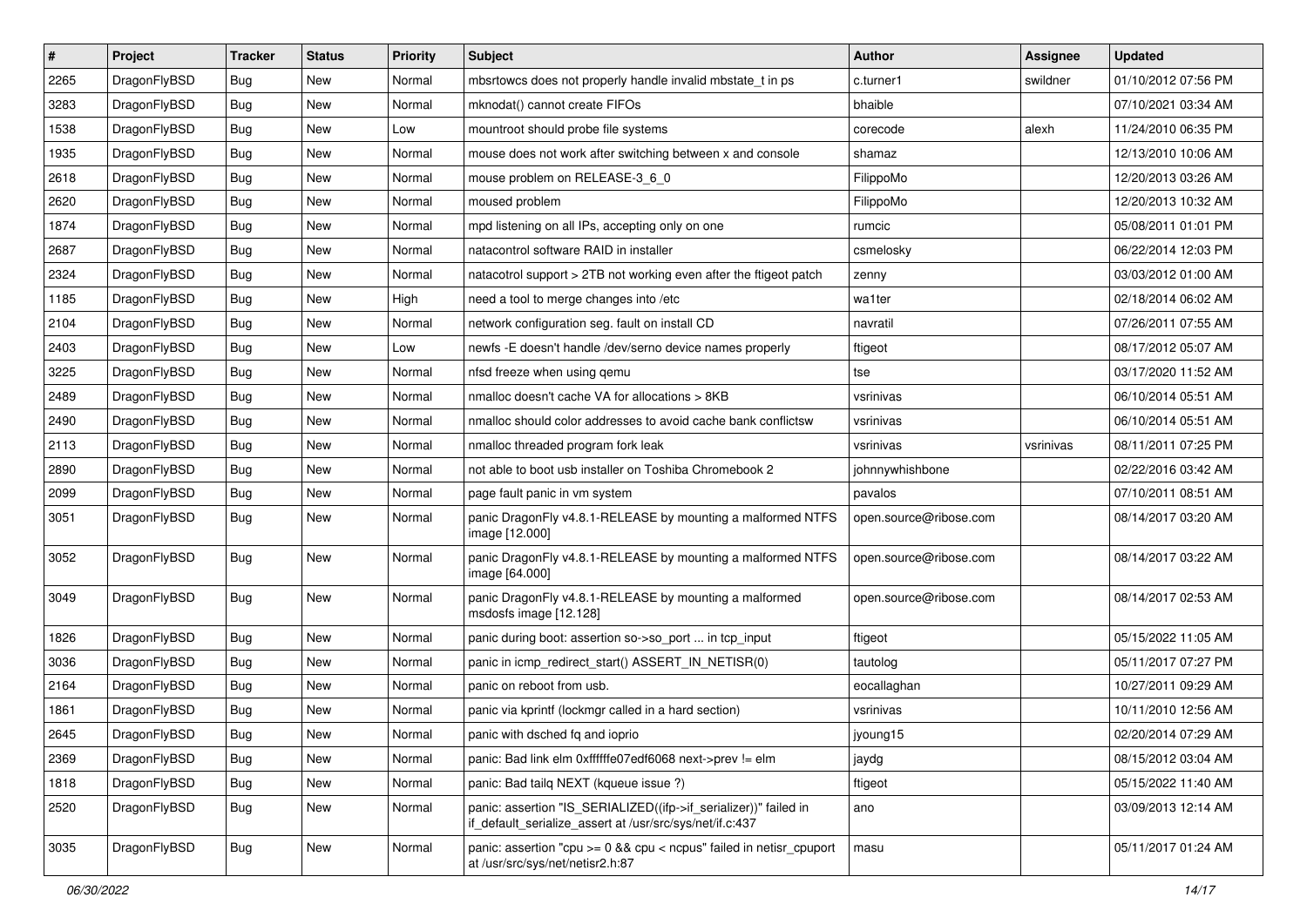| #    | Project      | <b>Tracker</b> | <b>Status</b> | <b>Priority</b> | Subject                                                                                                                                                                                           | <b>Author</b>     | <b>Assignee</b> | Updated             |
|------|--------------|----------------|---------------|-----------------|---------------------------------------------------------------------------------------------------------------------------------------------------------------------------------------------------|-------------------|-----------------|---------------------|
| 2453 | DragonFlyBSD | <b>Bug</b>     | <b>New</b>    | Normal          | panic: assertion "gd->gd spinlocks == $0$ " failed                                                                                                                                                | Johannes.Hofmann  |                 | 11/12/2012 12:54 PM |
| 2436 | DragonFlyBSD | <b>Bug</b>     | <b>New</b>    | Normal          | panic: assertion "lp->lwp_qcpu == dd->cpuid" failed in<br>dfly_acquire_curproc                                                                                                                    | thomas.nikolajsen |                 | 01/23/2013 11:07 AM |
| 2254 | DragonFlyBSD | Bug            | New           | Normal          | panic: assertion "ref < &td->td_toks_end" failed in lwkt_gettoken at<br>/usr/src/sys/kern/lwkt_token.c:588                                                                                        | eocallaghan       |                 | 12/05/2011 10:21 PM |
| 2245 | DragonFlyBSD | <b>Bug</b>     | New           | Normal          | panic: assertion "ref < &td->td toks end" failed in lwkt gettoken at<br>/usr/src/sys/kern/lwkt_token.c:588                                                                                        | juanfra684        |                 | 11/22/2011 07:41 PM |
| 1917 | DragonFlyBSD | Bug            | <b>New</b>    | Normal          | panic: assertion: (RB EMPTY(&ip->rec tree) && (ip->flags &<br>HAMMER_INODE_XDIRTY) == 0)    (!RB_EMPTY(&ip->rec_tree)<br>&& (ip->flags & HAMMER_INODE_XDIRTY) != 0) in<br>hammer_flush_inode_done | qhwt.dfly         |                 | 11/24/2010 03:23 AM |
| 2085 | DragonFlyBSD | <b>Bug</b>     | <b>New</b>    | Normal          | panic: assertion: (m->flags & PG_MAPPED) == 0 in<br>vm_page_free_toq                                                                                                                              | vsrinivas         |                 | 06/10/2011 07:48 AM |
| 1769 | DragonFlyBSD | <b>Bug</b>     | <b>New</b>    | Normal          | panic: assertion: _tp->tt_msg->tt_cpuid == mycpuid in<br>tcp callout active                                                                                                                       | pavalos           | sjg             | 05/15/2022 11:07 AM |
| 1913 | DragonFlyBSD | <b>Bug</b>     | New           | Normal          | panic: assertion: ip->flush_state != HAMMER_FST_FLUSH in<br>hammer flush inode core                                                                                                               | swildner          |                 | 11/20/2010 05:27 PM |
| 1944 | DragonFlyBSD | Bug            | New           | Normal          | panic: backing object 0xdea7b258 was somehow re-referenced<br>during collapse!                                                                                                                    | sepherosa         |                 | 12/27/2010 02:06 AM |
| 2048 | DragonFlyBSD | <b>Bug</b>     | New           | Normal          | panic: ffs sync: rofs mod                                                                                                                                                                         | pavalos           |                 | 04/12/2011 05:45 AM |
| 2370 | DragonFlyBSD | <b>Bug</b>     | New           | Normal          | panic: ffs valloc: dup alloc                                                                                                                                                                      | marino            | vsrinivas       | 02/01/2013 09:28 AM |
| 3245 | DragonFlyBSD | <b>Bug</b>     | New           | Normal          | panic: free: guard1x fail, i915 load from loader.conf                                                                                                                                             | polachok          |                 | 08/21/2020 10:36 AM |
| 2080 | DragonFlyBSD | <b>Bug</b>     | New           | Normal          | panic: lockmgr thrd sleep: called from interrupt, ipi, or hard code<br>section                                                                                                                    | rumcic            |                 | 05/30/2011 05:06 PM |
| 1634 | DragonFlyBSD | <b>Bug</b>     | <b>New</b>    | Normal          | panic: spin lock: 0xe4ad1320, indefinitive wait!                                                                                                                                                  | elekktretterr     |                 | 01/19/2015 03:21 AM |
| 1969 | DragonFlyBSD | <b>Bug</b>     | <b>New</b>    | Normal          | pf-related network problem                                                                                                                                                                        | pavalos           | lentferj        | 02/01/2011 06:57 PM |
| 2586 | DragonFlyBSD | <b>Bug</b>     | New           | Normal          | pf: "modulate" state seems problematic                                                                                                                                                            | srussell          |                 | 09/25/2013 07:36 PM |
| 3228 | DragonFlyBSD | <b>Bug</b>     | New           | Low             | pfi kif unref: state refcount $\leq$ 0 in dmesg                                                                                                                                                   | justin            |                 | 03/05/2021 06:39 AM |
| 2075 | DragonFlyBSD | <b>Bug</b>     | New           | Normal          | pflogd on x86 64                                                                                                                                                                                  | fanch             |                 | 05/16/2011 04:04 PM |
| 1440 | DragonFlyBSD | Bug            | New           | Normal          | ptrace/gdb doesn't work after process blocks SIGTRAP                                                                                                                                              | corecode          | tuxillo         | 05/11/2021 03:52 AM |
| 3238 | DragonFlyBSD | <b>Bug</b>     | New           | Normal          | race conditions when printing from vkernel console                                                                                                                                                | piecuch           |                 | 05/19/2020 02:50 PM |
| 2045 | DragonFlyBSD | Bug            | New           | Normal          | ral(4): Fatal trap 12: page fault while in kernel mode (two panics)                                                                                                                               | herrgard          |                 | 11/03/2011 05:34 PM |
| 2292 | DragonFlyBSD | Bug            | New           | Normal          | re interface with jumbo frames (mtu larger than 1500) hangs after<br>some traffic                                                                                                                 | Anonymous         |                 | 01/31/2012 12:11 AM |
| 2331 | DragonFlyBSD | Bug            | New           | Normal          | reading mouse mode from unopen file descriptor hangs mouse<br>driver                                                                                                                              | phma              |                 | 03/14/2012 09:43 AM |
| 3170 | DragonFlyBSD | Bug            | <b>New</b>    | Normal          | repeatable nfsd crash                                                                                                                                                                             | tse               |                 | 06/11/2020 05:52 AM |
| 3217 | DragonFlyBSD | Bug            | New           | Normal          | rescue tools: make install fails if rescue folder doesn't exist                                                                                                                                   | t_dfbsd           |                 | 11/27/2019 08:16 PM |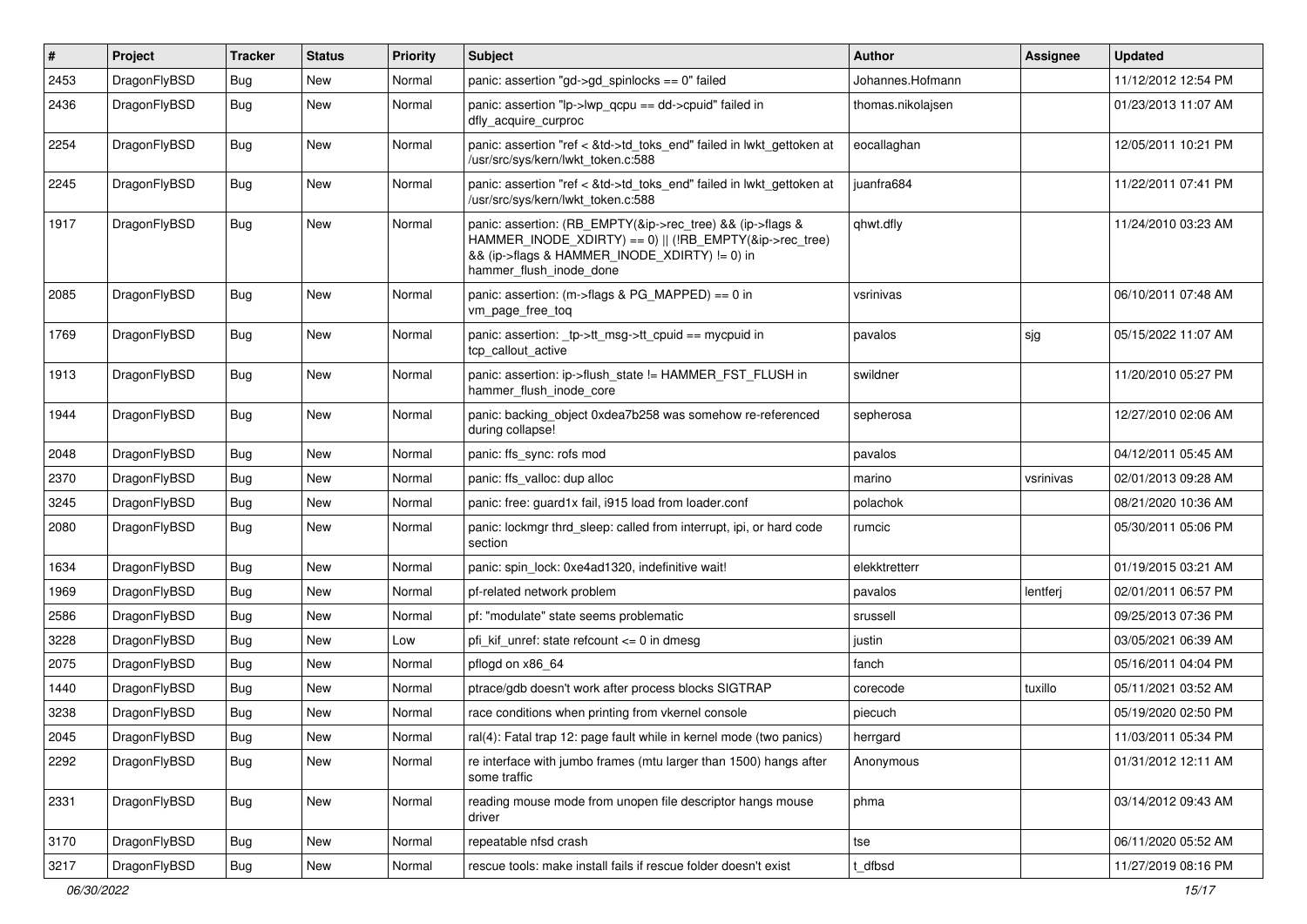| $\vert$ # | Project      | <b>Tracker</b> | <b>Status</b> | <b>Priority</b> | <b>Subject</b>                                                                                                 | <b>Author</b>   | Assignee  | <b>Updated</b>      |
|-----------|--------------|----------------|---------------|-----------------|----------------------------------------------------------------------------------------------------------------|-----------------|-----------|---------------------|
| 2199      | DragonFlyBSD | Bug            | <b>New</b>    | Normal          | screen segfaults if utmpx isn't present                                                                        | pavalos         |           | 11/15/2011 10:52 PM |
| 2877      | DragonFlyBSD | <b>Bug</b>     | <b>New</b>    | Low             | sed fails when working with UTF-8 locale and non-UTF symbols                                                   | arcade@b1t.name |           | 12/30/2015 11:20 AM |
| 3319      | DragonFlyBSD | Bug            | <b>New</b>    | Normal          | setproctitle() calls can change effect of later setproctitle() calls                                           | tonyc           |           | 06/29/2022 06:10 PM |
| 2167      | DragonFlyBSD | Bug            | <b>New</b>    | Normal          | shutdown/reboot fails after uptime msg                                                                         | marino          |           | 11/28/2011 03:01 AM |
| 2252      | DragonFlyBSD | <b>Bug</b>     | <b>New</b>    | Low             | snd hda not useable if loaded via /boot/loader.conf                                                            | xbit            | swildner  | 12/14/2011 12:23 AM |
| 2136      | DragonFlyBSD | <b>Bug</b>     | <b>New</b>    | Normal          | socketpair() doesn't free file descriptors on copyout failure                                                  | vsrinivas       |           | 04/05/2013 09:13 AM |
| 2746      | DragonFlyBSD | Bug            | <b>New</b>    | Normal          | some fraction of xterms started from the xmonad window manager<br>get killed with SIGALRM                      | isenmann        | profmakx  | 12/28/2014 02:51 AM |
| 2067      | DragonFlyBSD | <b>Bug</b>     | <b>New</b>    | Normal          | sound/pcm: "play interrupt timeout, channel dead"                                                              | matthiasr       |           | 05/11/2021 03:55 AM |
| 2055      | DragonFlyBSD | <b>Bug</b>     | <b>New</b>    | Normal          | $ssh + IPV6 + bridge \Rightarrow connection freezes$                                                           | steve           |           | 04/24/2011 07:13 PM |
| 2557      | DragonFlyBSD | Bug            | <b>New</b>    | Normal          | stock 3.4.1 kernel halts during booting if dm and dm_target_crypt<br>are loaded and RAID controller is present | phma            |           | 05/12/2013 10:38 PM |
| 2297      | DragonFlyBSD | <b>Bug</b>     | <b>New</b>    | Normal          | strange NFS (client) error messages / problems                                                                 | Anonymous       |           | 02/19/2012 02:59 PM |
| 3209      | DragonFlyBSD | <b>Bug</b>     | <b>New</b>    | Normal          | svc has some minor bugs                                                                                        | arcade@b1t.name |           | 10/24/2019 09:08 AM |
| 2892      | DragonFlyBSD | Bug            | <b>New</b>    | Normal          | swap_pager:indefinite wait bufferf error                                                                       | Ihmwzy          |           | 02/21/2016 10:32 PM |
| 3018      | DragonFlyBSD | Bug            | <b>New</b>    | Normal          | sys/bus/u4b/wlan/if run.c:5464]: (style) Redundant condition                                                   | dcb             |           | 04/11/2017 11:26 AM |
| 3022      | DragonFlyBSD | Bug            | <b>New</b>    | Normal          | sys/dev/netif/ath/ath/if_ath.c:2142: strange bitmask?                                                          | dcb             |           | 04/11/2017 11:49 AM |
| 3076      | DragonFlyBSD | <b>Bug</b>     | <b>New</b>    | Normal          | sys/dev/netif/ig hal/e1000 ich8lan.c:1594: sanity checking mixup?                                              | dcb             |           | 10/11/2017 01:58 AM |
| 3024      | DragonFlyBSD | <b>Bug</b>     | New           | Low             | sys/dev/netif/wi/if_wi.c:1090]: (style) Redundant condition                                                    | dcb             |           | 04/11/2017 11:56 AM |
| 3025      | DragonFlyBSD | Bug            | <b>New</b>    | Normal          | sys/dev/powermng/powernow/powernow.c:284: bad comparison?                                                      | dcb             |           | 09/23/2017 07:45 AM |
| 2248      | DragonFlyBSD | <b>Bug</b>     | <b>New</b>    | Normal          | sysctl panic                                                                                                   | pavalos         |           | 11/23/2011 06:23 PM |
| 731       | DragonFlyBSD | <b>Bug</b>     | <b>New</b>    | Normal          | system freeze on "slice too large"                                                                             | corecode        | tuxillo   | 06/25/2022 04:01 AM |
| 1920      | DragonFlyBSD | <b>Bug</b>     | <b>New</b>    | High            | system hangs                                                                                                   | zhtw            |           | 11/22/2010 08:59 AM |
| 3252      | DragonFlyBSD | Bug            | <b>New</b>    | Normal          | tcsetattr/tcgetattr set errno incorrectly on non-TTY                                                           | tonyc           |           | 10/26/2020 09:34 PM |
| 3196      | DragonFlyBSD | Bug            | <b>New</b>    | Normal          | test issue after redmine upgrade (2)                                                                           | tuxillo         |           | 07/05/2019 04:33 AM |
| 3184      | DragonFlyBSD | <b>Bug</b>     | <b>New</b>    | Normal          | tsleep(9) return value when PCATCH specified                                                                   | tkusumi         |           | 04/03/2019 06:49 AM |
| 3239      | DragonFlyBSD | <b>Bug</b>     | <b>New</b>    | Normal          | unable to SIGKILL glitched emacs                                                                               | piecuch         |           | 05/26/2020 03:30 AM |
| 2708      | DragonFlyBSD | <b>Bug</b>     | <b>New</b>    | Normal          | unable to send TCP nor UDP on age(4) interface                                                                 | dermiste        |           | 05/11/2021 03:54 AM |
| 3282      | DragonFlyBSD | <b>Bug</b>     | New           | Normal          | unexpected errno value from fopen()                                                                            | bhaible         |           | 07/10/2021 03:34 AM |
| 3132      | DragonFlyBSD | Bug            | New           | Low             | unifdef mined                                                                                                  | bcallah         |           | 04/26/2018 08:34 PM |
| 3206      | DragonFlyBSD | Submit         | New           | Normal          | update psm/kbd to FreeBSD 12.0 code                                                                            | htse            |           | 10/05/2019 03:49 PM |
| 2224      | DragonFlyBSD | <b>Bug</b>     | New           | Normal          | v2.13.0.291.gaa7ec - Panic on fg while installing world                                                        | tuxillo         |           | 11/18/2011 01:40 AM |
| 2493      | DragonFlyBSD | <b>Bug</b>     | New           | Normal          | vidcontrol: invalid video mode name                                                                            | Svarov          |           | 01/24/2013 09:55 AM |
| 2577      | DragonFlyBSD | <b>Bug</b>     | New           | Normal          | virtio-blk iops performance is cpu limited on high end devices                                                 | gjs278          | vsrinivas | 08/01/2013 02:28 PM |